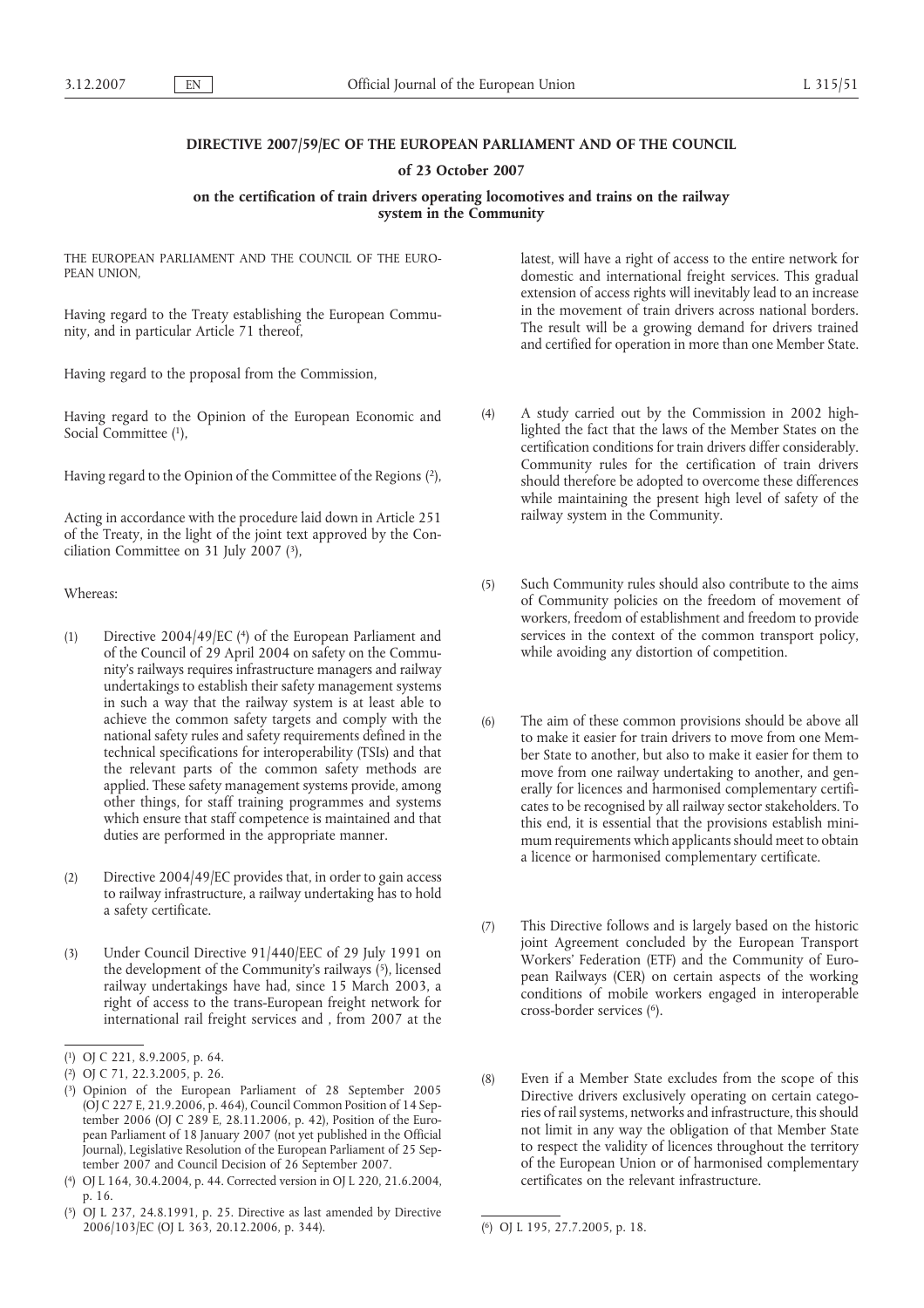- (9) The requirements should cover at least the minimum age for driving a train, the applicant's physical and occupational psychological fitness, professional experience and knowledge of certain matters relating to driving a train, as well as a knowledge of the infrastructures on which he will be required to operate and of the language used on them.
- (10) In order to increase its cost-effectiveness, the training which train drivers should undergo in order to obtain a harmonised complementary certificate should be focused, to the extent that such is possible and desirable from a safety viewpoint, on the particular services to be performed by the driver, such as, for example, shunting, maintenance services, passenger or freight services. When assessing the implementation of this Directive, the European Railway Agency (hereinafter referred to as 'the Agency') should evaluate the need for amending the training requirements specified in the Annex in order better to reflect the new, emerging structure of the market.
- (11) Railway undertakings and infrastructure managers issuing harmonised complementary certificates may themselves provide training for general professional knowledge, linguistic knowledge, knowledge of rolling stock and infrastructures. However, with regard to examinations, any conflict of interests should be avoided, without excluding the possibility that an examiner may belong to the railway undertaking or infrastructure manager issuing the harmonised complementary certificate.
- (12) In accordance with Article 13(4) of Directive 2004/49/EC, railway undertakings and infrastructure managers are responsible for the level of training of the drivers they employ. To this end, railway undertakings and infrastructure managers should take into account the training and competences acquired previously by those drivers, in accordance with Article 13(3) of that Directive. It is also important to ensure that a sufficient number of drivers is trained. In this context, it is necessary, however, to take measures to ensure that investments made by a railway undertaking or an infrastructure manager for the training of a driver do not unduly benefit another railway undertaking or infrastructure manager in the case where that driver voluntarily leaves the former for the latter railway undertaking or infrastructure manager. These measures can be of any kind, such as for example national legislation, collective labour agreements, contractual clauses between driver and employer, or agreements determining the rehire of drivers belonging to one undertaking by another in the case where drivers are party to such agreements.
- (13) Staff competences and health and safety conditions are being developed in the context of the interoperability directives, in particular as part of the 'traffic management

and operation' TSIs. There is a need to ensure coherence between these TSIs and the Annexes to this Directive. The Commission will achieve this by modifying or adapting the relevant TSI to this Directive and its Annexes using the procedures provided for in Council Directive 96/48/EC of 23 July 1996 on the interoperability of the trans-European high-speed rail system (1) and Directive 2001/16/EC of the European Parliament and of the Council of 19 March 2001 on the interoperability of the conventional rail system (2).

- (14) In order to increase the freedom of movement of workers and safety on Community railways, special attention should be paid to other crew members performing safetycritical tasks on locomotives and trains. Therefore Member States should ensure that other crew members performing safety-critical tasks meet the minimum requirements set out in the TSI on operation and traffic management. Taking account of the national implementation plans to be notified by the Member States in relation to the implementation of that TSI, the Agency should identify possible options for the certification of other crew members performing safety-critical tasks and assess the impact of these different options. On the basis of this report, the Commission should, if appropriate, present a proposal with regard to the conditions and procedures for the certification of other crew members performing safety-critical tasks on locomotives and trains.
- (15) The requirements pertaining to licences and harmonised complementary certificates set out in this Directive should relate solely to the legal conditions entitling a driver to drive a train. All other legal requirements, compatible with Community legislation and applied in a non discriminatory manner, pertaining to railway undertakings, infrastructure managers, infrastructure and rolling stock should equally be complied with before a driver may drive a train on a specific infrastructure.
- (16) This Directive should be without prejudice to the implementation of Directive 95/46/EC of the European Parliament and of the Council of 24 October 1995 on the protection of individuals with regard to the processing of personal data and on the free movement of such data (3), and of Regulation (EC) No 45/2001 of the European Parliament and of the Council of 18 December 2000 on the protection of individuals with regard to the processing of personal data by the Community institutions and bodies and on the free movement of such data (4).

( 4) OJ L 8, 12.1.2001, p. 1.

<sup>(</sup> 1) OJ L 235, 17.9.1996, p. 6. Directive as last amended by Commission Directive 2007/32/EC (OJ L 141, 2.6.2007, p. 63).

 $\binom{2}{ }$ 2) OJ L 110, 20.4.2001, p. 1. Directive as last amended by Commission Directive 2007/32/EC.

<sup>(</sup> 3) OJ L 281, 23.11.1995, p. 31. Directive as amended by Regulation (EC) No 1882/2003 (OJ L 284, 31.10.2003, p. 1).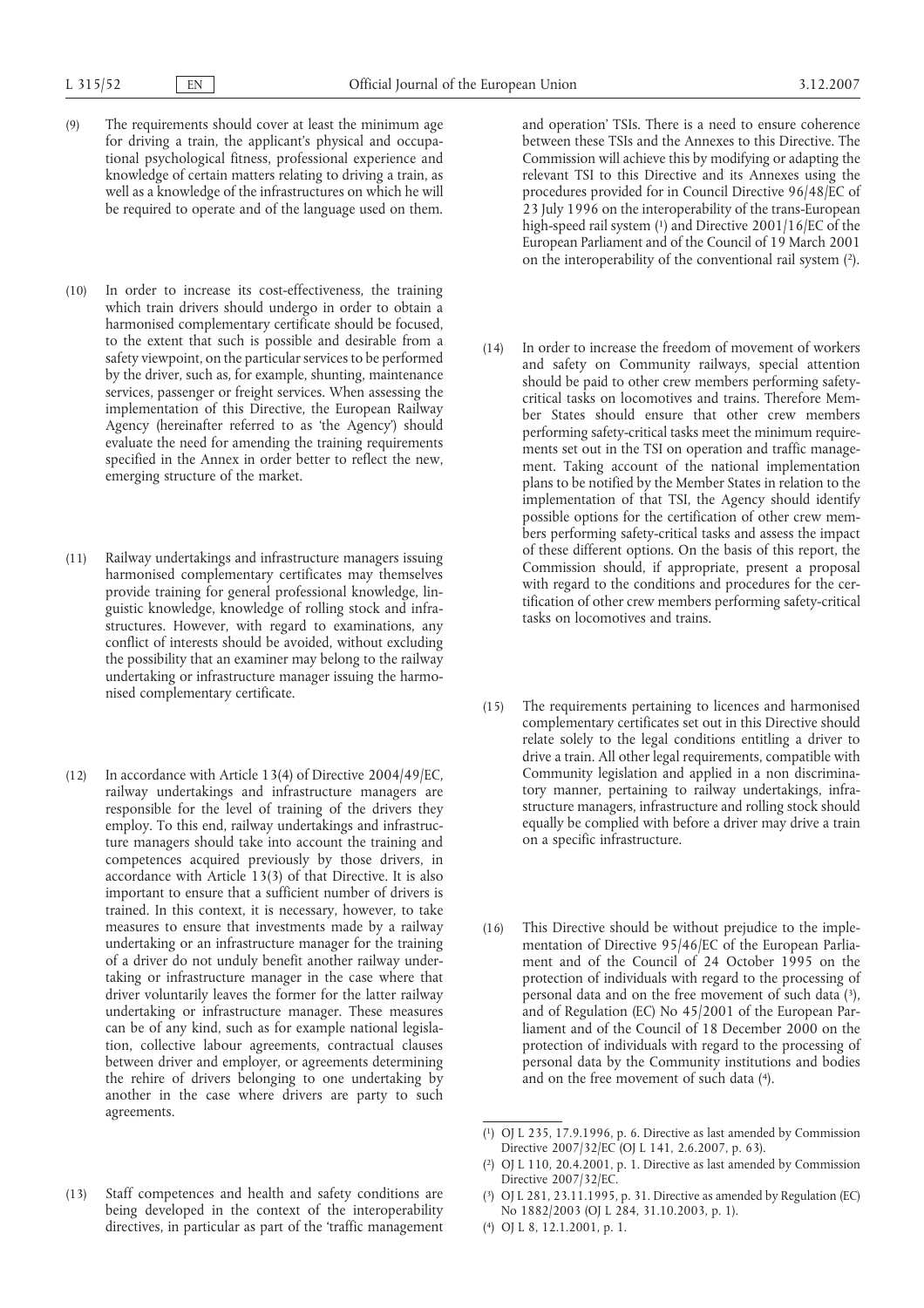- (17) In order to guarantee the necessary uniformity and transparency, the Community should establish a single certification model, mutually recognised by the Member States, attesting both to train drivers'compliance with certain minimum conditions, and to their professional qualifications and linguistic knowledge, leaving it to the competent authorities in the Member States to issue licences and to railway undertakings and infrastructure managers to issue harmonised complementary certificates.
- (18) The Agency should also examine the use of a smartcard instead of a licence and harmonised complementary certificates. Such a smartcard would have the advantage of combining these two items in one and at the same time could be used for other applications either in the area of security or for driver management purposes.
- (19) All of the information contained in licences, harmonised complementary certificates and the registers of licenses and harmonised complementary certificates should be used by the safety authorities to facilitate evaluation of the staff certification process provided for in Articles 10 and 11 of Directive 2004/49/EC and to speed up the issuing of the safety certificates provided for in those Articles.
- (20) The employment of train drivers certified in accordance with this Directive should not exonerate railway undertakings and infrastructure managers from their obligation to set up a system of monitoring and internal control of the competence and conduct of their train drivers pursuant to Article 9 of and Annex III to Directive 2004/49/EC and should form part of that system. The harmonised complementary certificate should not relieve either railway undertakings or infrastructure managers of their responsibility for safety and, in particular, the training of their staff.
- (21) Certain companies provide the services of train drivers to railway undertakings and infrastructure managers. In such cases, responsibility for ensuring that a driver is licensed and certified in accordance with this Directive should lie with the railway undertaking or infrastructure manager contracting the driver.
- (22) For rail transport to continue to operate effectively, train drivers already working in that profession before the entry into force of this Directive should retain their acquired entitlements during a transition period.
- (23) Unnecessary administrative and financial burdens should be avoided when replacing authorisations to drive issued to drivers before the application of the relevant provisions of this Directive with harmonised complementary

certificates and licences which are in conformity with this Directive. Therefore, entitlements to drive previously granted to a driver should be safeguarded, as far as possible. The qualifications and experience of each driver, or group of drivers, should be taken into account by the issuing bodies when authorisations are to be replaced. The issuing body should decide, on the basis of qualifications and/or experience, whether it is necessary for a driver or a group of drivers to undergo any additional examination and/or training before they can receive replacement licences and harmonised complementary certificates. Therefore, it should be a matter for the issuing body to decide whether qualifications and/or experience suffice to issue the required licences and harmonised complementary certificates, without there being any need for further examination or training.

- (24) Unnecessary administrative and financial burdens should also be avoided when train drivers change employer. A railway undertaking employing a driver should take into account competences acquired earlier and should dispense with additional examinations and training as far as possible.
- (25) This Directive should not confer any mutual recognition rights relating to entitlements to drive which drivers have obtained before the application of this Directive, albeit without prejudice to the general mutual recognition scheme set up under Directive 2005/36/EC of the European Parliament and of the Council of 7 September 2005 on the recognition of professional qualifications (1), which shall continue to apply until the end of the transition period.
- (26) The measures necessary for the implementation of this Directive should be adopted in accordance with Council Decision 1999/468/EC of 28 June 1999 laying down the procedures for the exercise of implementing powers conferred on the Commission (2).
- (27) In particular, the Commission should be empowered to establish the conditions and criteria necessary for the implementation of this Directive. Since those measures are of general scope and are designed to amend non-essential elements of this Directive, or to supplement it with new non-essential elements, they must be adopted in accordance with the regulatory procedure with scrutiny provided for in Article 5a of Decision 1999/468/EC.

<sup>(</sup> 1) OJ L 255, 30.9.2005, p. 22. Directive as last amended by Council Directive 2006/100/EC (OJ L 363, 20.12.2006, p. 141).

<sup>(</sup> 2) OJ L 184, 17.7.1999, p. 23. Decision as amended by Decision 2006/512/EC (OJ L 200, 22.7.2006, p. 11).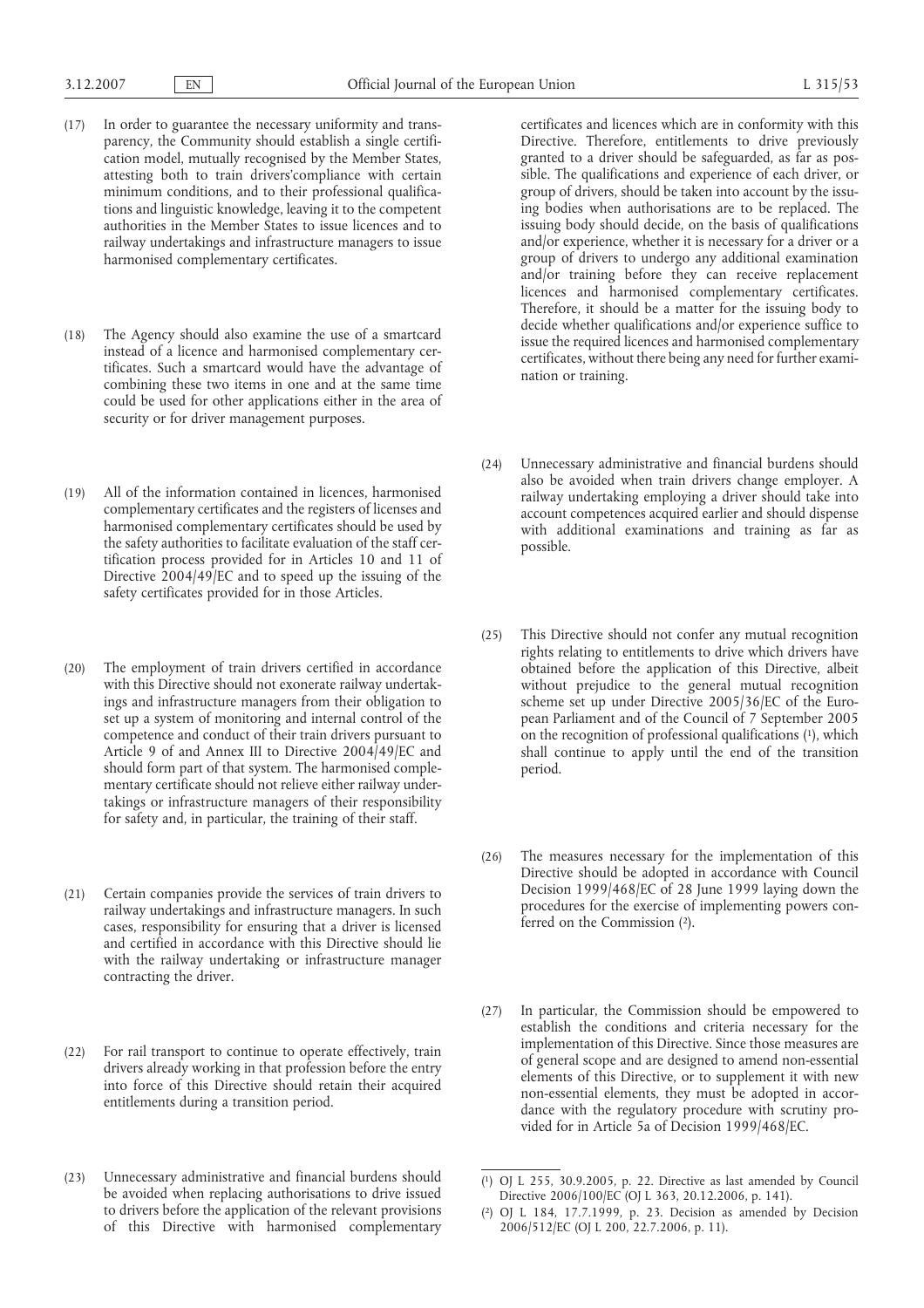- (28) When, on imperative grounds of urgency, the normal timelimits for the regulatory procedure with scrutiny cannot be complied with, the Commission should be able to have recourse to the urgency procedure provided for in Article 5a(6) of Decision 1999/468/EC for the adoption of Community criteria for the choice of examiners and examinations as provided for by this Directive, and for the adaptation to scientific and technical progress of the Annexes to this Directive, as provided for thereby.
- (29) In accordance with point 34 of the Interinstitutional Agreement on better law-making (1), Member States are encouraged to draw up, for themselves and in the interests of the Community, their own tables illustrating, as far as possible, the correlation between this Directive and the transposition measures, and to make them public.
- (30) Member States should provide for controls regarding compliance with this Directive and appropriate action where a driver infringes any provision of this Directive.
- (31) Member States should provide for appropriate penalties for infringements of national provisions implementing this Directive.
- (32) Since the objective of this Directive, namely the laying down of a common regulatory framework for the certification of train drivers operating locomotives and trains for the carriage of passengers and goods, cannot be sufficiently achieved by the Member States, and can therefore, by reason of the scale and effects of this Directive, be better achieved at Community level, the Community may adopt measures, in accordance with the principle of subsidiarity as set out in Article 5 of the Treaty. In accordance with the principle of proportionality, as set out in that Article, this Directive does not go beyond what is necessary in order to achieve that objective.
- (33) It might prove appropriate, for reasons of costeffectiveness, to exempt for a limited period of time train drivers operating exclusively on the territory of one Member State from application of the provisions of this Directive pertaining to the obligation for such drivers to hold licences and harmonised complementary certificates in conformity with this Directive. The conditions governing any such exemptions should be clearly defined.
- (34) A Member State which has no railway system, and no immediate prospect of having one, would be under a disproportionate and pointless obligation if it had to transpose and implement this Directive. Therefore, such Member States should be exempted, for as long as they have no railway system, from the obligation to transpose and implement this Directive,

HAVE ADOPTED THIS DIRECTIVE:

## CHAPTER I

### **OBJECTIVE, SCOPE AND DEFINITIONS**

#### *Article 1*

## **Objective**

This Directive lays down the conditions and procedures for the certification of train drivers operating locomotives and trains on the railway system in the Community. It specifies the tasks for which the competent authorities of the Member States, train drivers and other stakeholders in the sector, in particular railway undertakings, infrastructure managers and training centres, are responsible.

#### *Article 2*

#### **Scope**

1. This Directive shall apply to train drivers operating locomotives and trains on the railway system in the Community for a railway undertaking requiring a safety certificate or an infrastructure manager requiring a safety authorisation.

2. Member States shall not, on the basis of national provisions pertaining to other staff on board freight trains, prevent freight trains from crossing borders or providing domestic transport in their territory.

3. Without prejudice to the Article 7, Member States may exclude from the measures they adopt in implementation of this Directive train drivers operating exclusively on:

- (a) metros, trams and other light rail systems;
- (b) networks that are functionally separate from the rest of the rail system and are intended only for the operation of local, urban or suburban passenger and freight services;
- (c) privately owned railway infrastructure that exists solely for use by the infrastructure owners for their own freight operations;
- (d) sections of track that are temporarily closed to normal traffic for the purpose of maintaining, renewing or upgrading the railway system.

## *Article 3*

# **Definitions**

For the purposes of this Directive:

(a) 'competent authority' means the safety authority referred to (1) OJ C 321, 31.12.2003, p. 1. <br>
in Article 16 of Directive 2004/49/EC;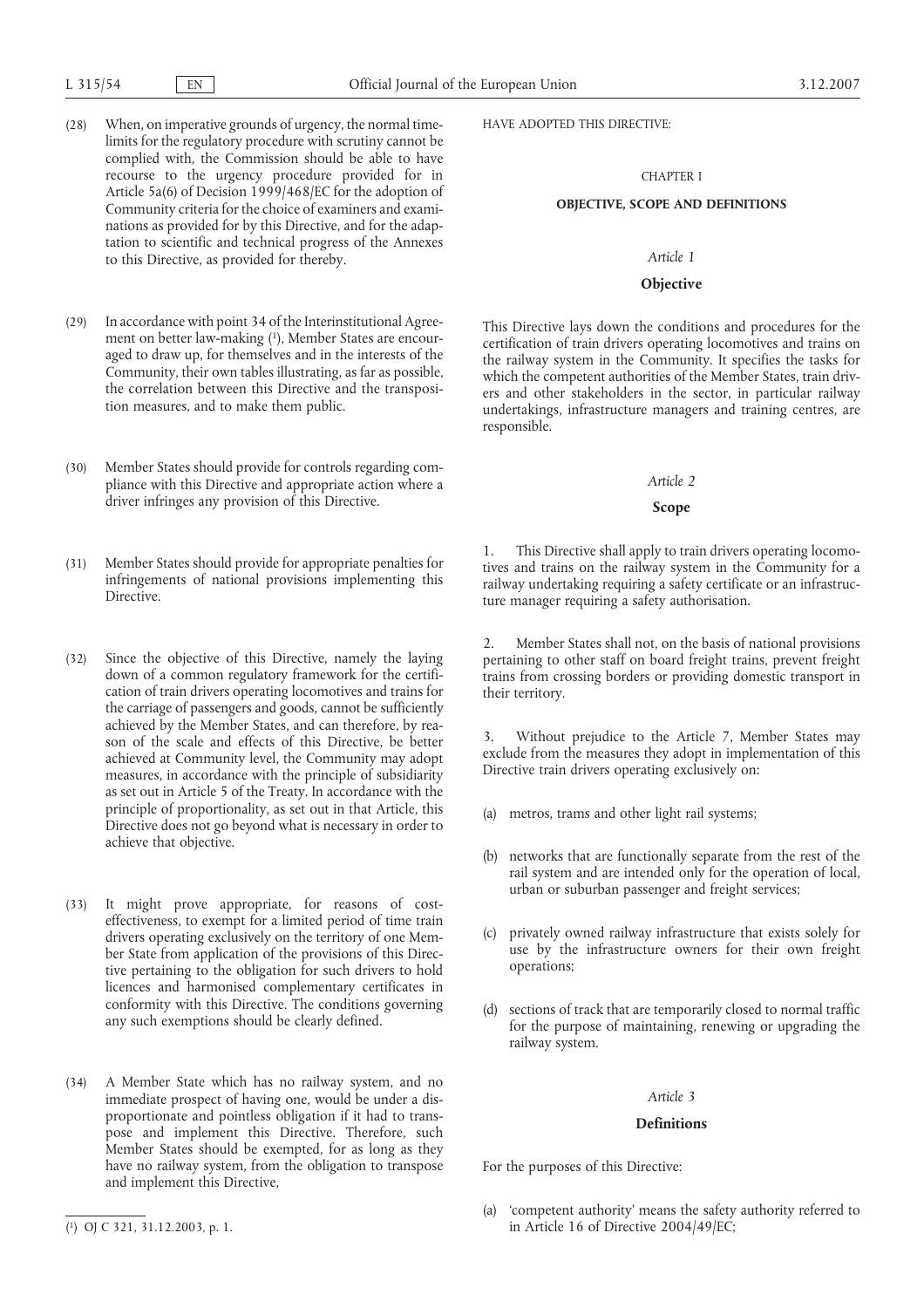- (b) 'train driver' means a person capable and authorised to drive trains, including locomotives, shunting locomotives, work trains, maintenance railway vehicles or trains for the carriage of passengers or goods by rail in an autonomous, responsible and safe manner;
- (c) 'other crew members performing safety-critical tasks' means staff on board the train who are not train drivers but who help to ensure the safety of the train and of the passengers and goods being transported;
- (d) 'railway system' means the system composed of the railway infrastructures, comprising lines and fixed installations of the rail system plus the rolling stock of all categories and origin travelling on that infrastructure, as defined in Directives 96/48/EC and 2001/16/EC;
- (e) 'infrastructure manager' means any body or undertaking that is responsible in particular for establishing and maintaining railway infrastructure, or part thereof, as defined in Article 3 of Directive 91/440/EEC, which may also include the management of infrastructure control and safety systems. The functions of the infrastructure manager on a network or on part of a network may be allocated to different bodies or undertakings;
- (f) 'railway undertaking' means any railway undertaking as defined in Directive 2001/14/EC of the European Parliament and of the Council of 26 February 2001 on the allocation of railway infrastructure capacity and the levying of charges for the use of railway infrastructure (1), and any other public or private undertaking, the activity of which is to provide transport of goods and/or passengers by rail on the basis that the undertaking must ensure traction. The term also includes undertakings which provide traction only;
- (g) 'technical specifications for interoperability' or 'TSIs' means the specifications by which each subsystem or part of a subsystem is covered in order to meet the essential requirements and to ensure the interoperability of the trans-European highspeed and conventional rail systems as defined in Directives 96/48/EC and 2001/16/EC;
- (h) 'Agency' means the European Railway Agency established by Regulation (EC) No 881/2004 (2) of the European Parliament and of the Council of 29 April 2004;
- (i) 'safety certificate' means the certificate issued to a railway undertaking by a competent authority in accordance with Article 10 of Directive 2004/49/EC;
- 'certificate' means the harmonised complementary certificate indicating the infrastructure on which the holder is authorised to drive and the rolling stock which the holder is authorised to drive;
- ( 1) OJ L 75, 15.3.2001, p. 29. Directive as last amended by Directive 2004/49/EC.
- ( 2) OJ L 164, 30.4.2004, p. 1. Corrected version in OJ L 220, 21.6.2004, p. 3.
- (k) 'safety authorisation' means the authorisation issued to an infrastructure manager by a competent authority in accordance with Article 11 of Directive 2004/49/EC;
- (l) 'training centre' means an entity accredited or recognised by the competent authority to give training courses.

## CHAPTER II

## **CERTIFICATION OF DRIVERS**

## *Article 4*

## **Community certification model**

All train drivers shall have the necessary fitness and qualifications to drive trains and shall hold the following documents:

- (a) a licence demonstrating that the driver satisfies minimum conditions as regards medical requirements, basic education and general professional skills. The licence shall identify the driver and the issuing authority and shall state the duration of its validity. The licence shall comply with the requirements of Annex I, until the Community certification model is adopted, as provided for in paragraph 4;
- (b) one or more certificates indicating the infrastructures on which the holder is authorised to drive and indicating the rolling stock which the holder is authorised to drive. Each certificate shall comply with the requirements of Annex I.

2. However, the requirement to hold a certificate for a specific part of infrastructure shall not apply in the exceptional cases listed hereafter, provided that another train driver who possesses a valid certificate for the infrastructure concerned sits next to the driver during driving:

- (a) when a disturbance of the railway service necessitates the deviation of trains or maintenance of tracks, as specified by the infrastructure manager;
- (b) for exceptional, one-off services which use historical trains;
- (c) for exceptional, one-off freight services, provided that the infrastructure manager agrees;
- (d) for the delivery or demonstration of a new train or locomotive;
- (e) for the purposes of training and examining drivers.

The use of this possibility shall be a decision of the railway undertaking and may not be imposed by the relevant infrastructure manager or by the competent authority.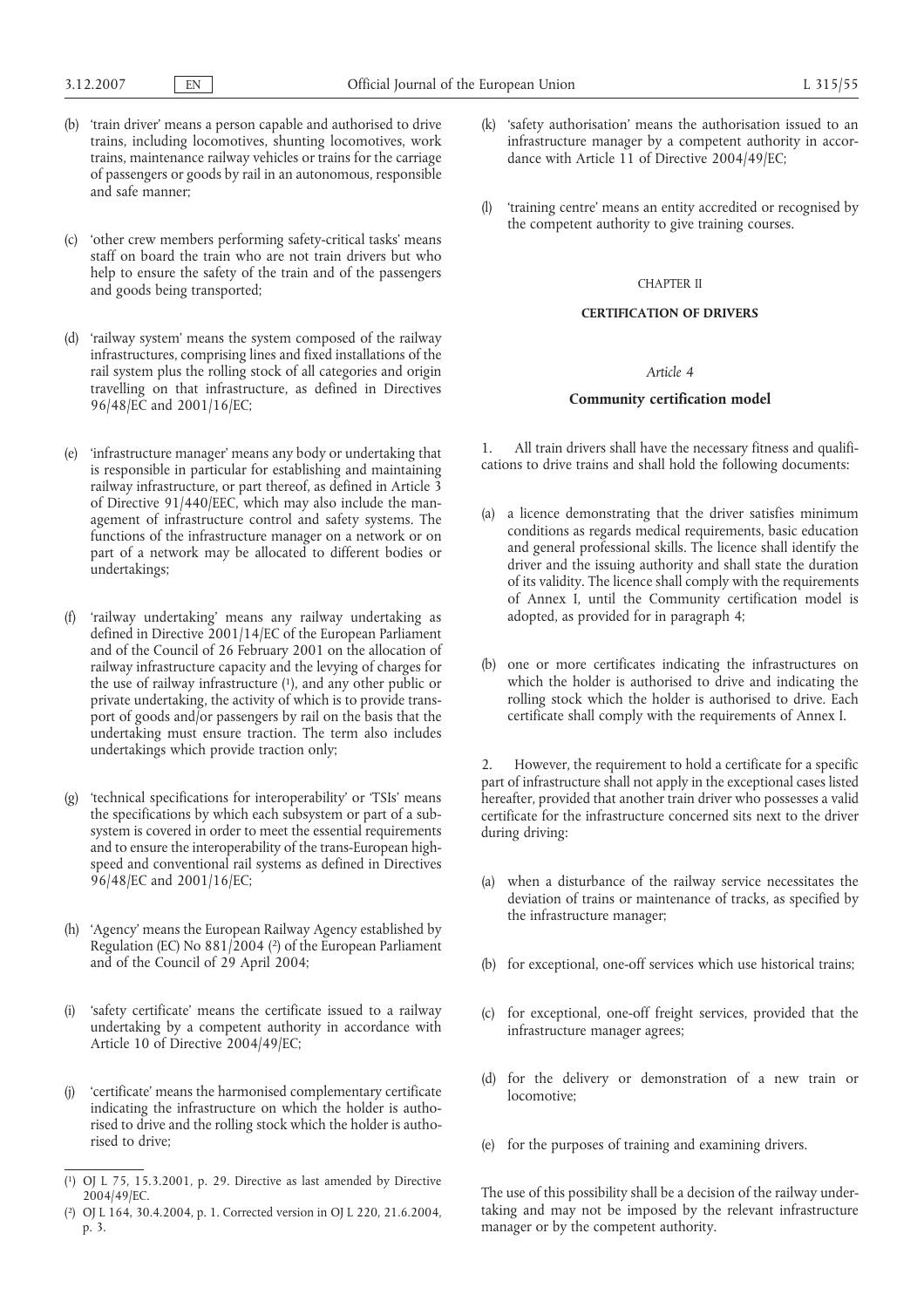Whenever an additional driver is used as provided for above, the infrastructure manager shall be informed beforehand.

3. The certificate shall authorise driving in one or more of the following categories:

(a) category A: shunting locomotives, work trains, maintenance railway vehicles and all other locomotives when they are used for shunting;

(b) category B: carriage of passengers and/or of goods.

A certificate may contain an authorisation for all categories, covering all codes as referred to in paragraph 4.

4. By 4 December 2008 the Commission shall adopt, on the basis of a draft prepared by the Agency, a Community model for the licence, the certificate and the certified copy of the certificate, and also determine their physical characteristics, taking into account therein anti-forgery measures. These measures, designed to amend non-essential elements of this Directive by supplementing it, shall be adopted in accordance with the regulatory procedure with scrutiny referred to in Article 32(3).

By 4 December 2008, the Commission shall adopt the measures designed to amend non-essential elements of this Directive, by supplementing it, and concerning the Community Codes for the different types in categories A and B as referred to in paragraph 3 of this Article in accordance with the regulatory procedure with scrutiny referred to in Article 32(3) and on the basis of a recommendation from the Agency.

# *Article 5*

#### **Anti-fraud measures**

Competent authorities and issuing bodies shall take all necessary steps to avoid the risks of falsification of licences and certificates and tampering with the registers provided for in Article 22.

## *Article 6*

# **Ownership, language and issuing bodies**

1. A licence shall be owned by its holder and shall be issued by the competent authority as defined in Article 3(a). Where a competent authority or its agent issues a licence in a national language which is not a Community language, it shall draw up a bilingual version of the licence using one of the Community languages.

2. A certificate shall be issued by the railway undertaking or the infrastructure manager who employs or contracts the driver. The certificate shall be owned by the undertaking or manager issuing it. However, in accordance with Article 13(3) of Directive 2004/49/EC, drivers shall be entitled to obtain a certified copy.

Where a railway undertaking or an infrastructure manager issues a certificate in a national language which is not a Community language, it shall draw up a bilingual version of the certificate using one of the Community languages.

## *Article 7*

## **Geographical validity**

1. A licence shall be valid throughout the whole territory of the Community.

2. A certificate shall be valid only on those infrastructures and rolling stock identified on it.

### *Article 8*

## **Recognition of certification documents of train drivers of third countries**

The certification documents of train drivers of a third country operating exclusively on border-crossing sections of a Member State's railway system may be recognised by that Member State in accordance with any bilateral agreements with the third country in question.

## CHAPTER III

## **CONDITIONS FOR OBTAINING THE LICENCE AND THE CERTIFICATE**

#### *Article 9*

## **Minimum requirements**

1. To obtain a licence, applicants shall satisfy the minimum requirements set out in Articles 10 and 11. To obtain a certificate and for it to remain valid, applicants shall hold a licence and satisfy the minimum requirements set out in Articles 12 and 13.

2. A Member State may apply more stringent requirements with regard to the issuing of licences on its own territory. Nevertheless, it shall recognise licences issued by other Member States, in accordance with Article 7.

## Section I

# *Licence*

## *Article 10*

#### **Minimum age**

Member States shall prescribe the minimum age of licence applicants, which shall be at least 20 years. However, a Member State may issue licences to applicants from the age of 18 years, the validity of such a licence then being limited to the territory of the issuing Member State.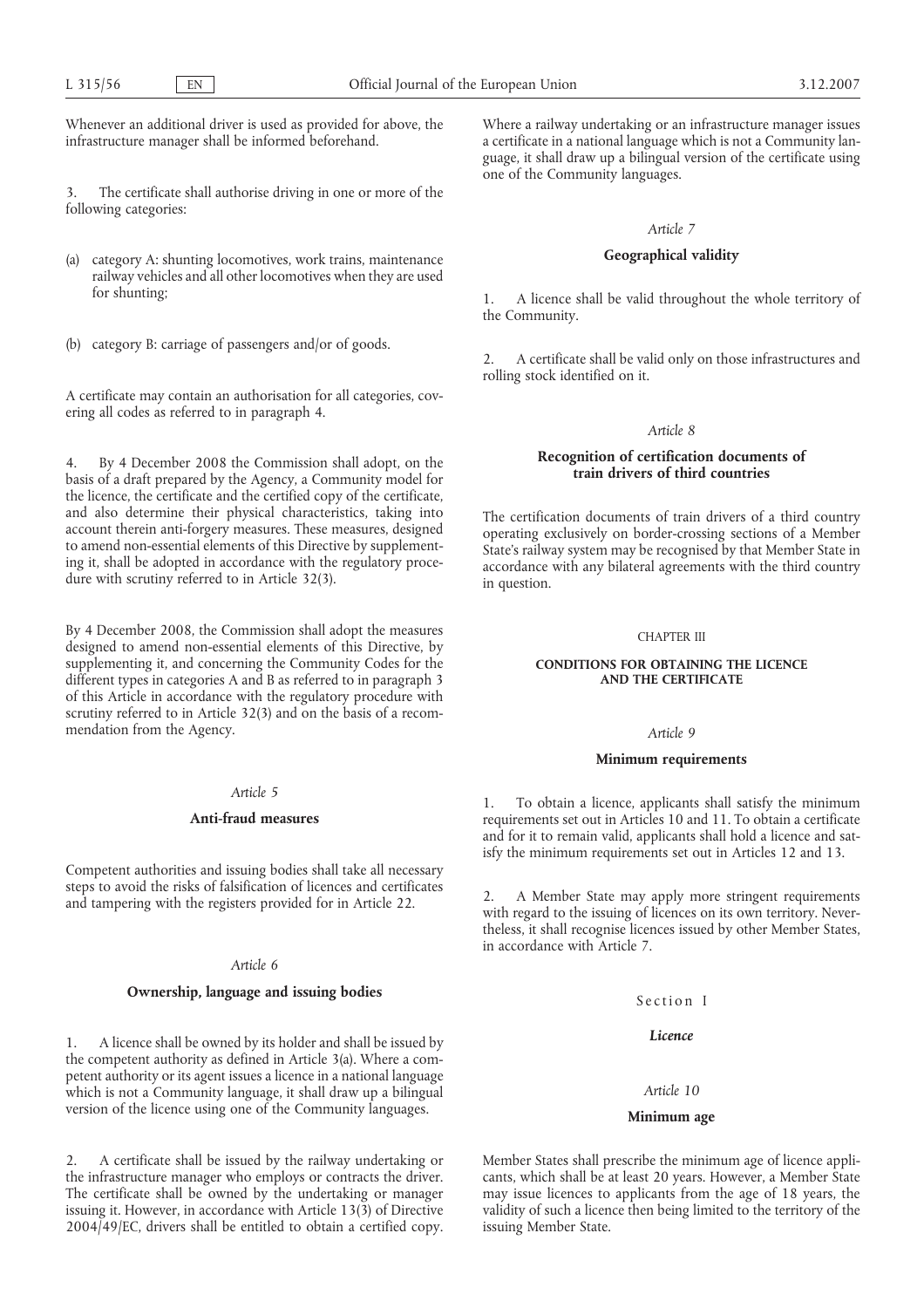#### *Article 11*

## **Basic requirements**

1. Applicants shall have successfully completed at least nine years' education (primary and secondary) and have successfully concluded basic training equivalent to level 3 referred to in Council Decision 85/368/EEC of 16 July 1985 on the comparability of vocational training qualifications between the Member States of the European Community (1).

2. Applicants shall provide confirmation of their physical fitness by passing a medical examination conducted by, or under the supervision of — to be decided by the Member State — a medical doctor accredited or recognised in accordance with Article 20. The examination shall cover at least the criteria indicated in sections 1.1, 1.2, 1.3 and 2.1 of Annex II.

3. Applicants shall demonstrate their occupational psychological fitness by passing an examination conducted by, or under the supervision of  $-$  to be decided by the Member State  $-$  a psychologist or a medical doctor accredited or recognised in accordance with Article 20. The examination shall cover at least the criteria indicated in section 2.2 of Annex II.

4. Applicants shall have demonstrated their general professional competence by passing an examination covering at least the general subjects listed in Annex IV.

Section II

*Certificate*

# *Article 12*

# **Linguistic knowledge**

The linguistic knowledge criterion referred to in Annex VI shall be met for the infrastructure for which the certificate is being applied.

## *Article 13*

## **Professional qualifications**

1. Applicants shall have passed an examination testing their professional knowledge and competence relating to the rolling stock for which the certificate is sought. This examination shall cover at least the general subjects listed in Annex V.

2. Applicants shall have passed an examination testing their professional knowledge and competence relating to the infrastructures for which the certificate is sought. This examination shall cover at least the general subjects listed in Annex VI. Where appropriate, the examination shall also cover linguistic knowledge, in accordance with section 8 of Annex VI.

3. Applicants shall be trained by the railway undertaking or the infrastructure manager in relation to its safety management system provided for by Directive 2004/49/EC.

#### CHAPTER IV

## **PROCEDURE FOR OBTAINING THE LICENCE AND THE CERTIFICATE**

#### *Article 14*

#### **Obtaining a licence**

The competent authority shall publish the procedure to be followed for obtaining a licence.

2. All licence applications shall be lodged with the competent authority by the candidate driver or any entity on his behalf.

3. Applications submitted to the competent authority may be for the grant of a new licence, the updating of licence particulars, a renewal or a duplicate.

4. The competent authority shall issue the licence as soon as possible and no later than one month after receiving all the necessary documents.

5. A licence shall be valid for 10 years, subject to Article 16(1).

6. A licence shall be issued in a single original. Any duplication of a licence, other than by the competent authority where a duplicate is requested, shall be prohibited.

#### *Article 15*

#### **Obtaining a certificate**

Each railway undertaking and infrastructure manager shall set up its own procedures for issuing and updating certificates in accordance with this Directive, as part of its safety management system, as well as appeals procedures allowing drivers to request a review of a decision relating to the issue, updating, suspension or withdrawal of a certificate.

In the event of disagreement, the parties may appeal to the competent authority or any independent appeal body.

Railway undertakings and infrastructure managers shall update, without delay, a certificate whenever the certificate holder has obtained additional authorisations relating to rolling stock or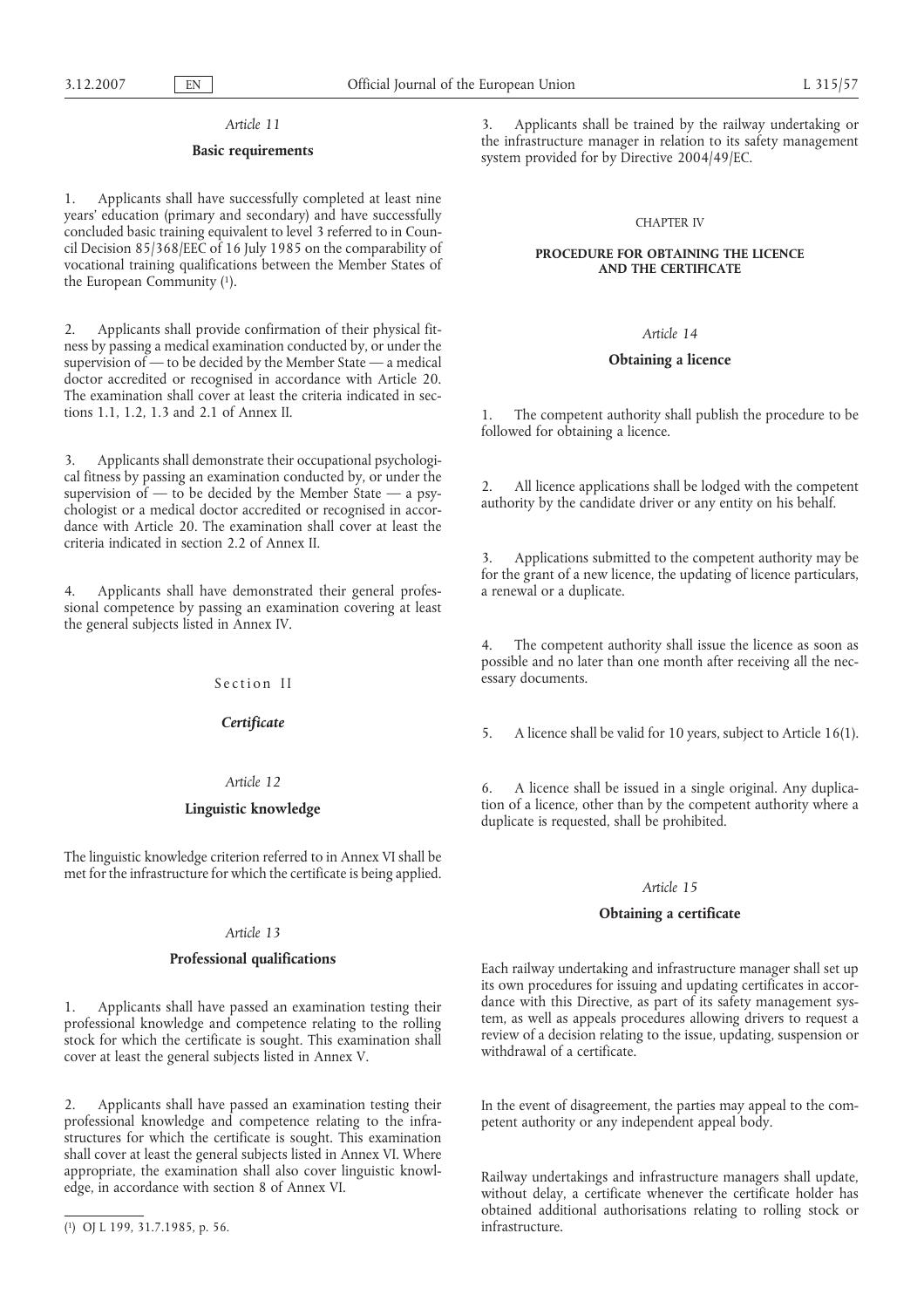## *Article 16*

## **Periodic checks**

1. In order for a licence to remain valid, its holder shall undergo periodic examinations and/or tests relating to the requirements referred to in Article 11(2) and (3). With regard to medical requirements, the minimum frequency shall be observed in accordance with the provisions of section 3.1 of Annex II. These medical checks shall be conducted by, or under the supervision of, medical doctors accredited or recognised in accordance with Article 20. As far as general professional knowledge is concerned, the provisions of Article 23(8) shall apply.

When renewing a licence, the competent authority shall verify in the register provided for in Article 22(1)(a) that the driver has met the requirements referred to in the first subparagraph of this paragraph.

In order for a certificate to remain valid, its holder shall undergo periodic examinations and/or tests relating to the requirements referred to in Articles 12 and 13. The frequency of those examinations and/or tests shall be determined by the railway undertaking or the infrastructure manager employing or contracting the driver in accordance with its own safety management system, and respect the minimum frequencies set out in Annex VII.

For each of these checks the issuing body shall confirm by a statement on the certificate and in the register provided for in Article 22(2)(a) that the driver has met the requirements referred to in the first subparagraph of this paragraph.

3. Where a periodic check is missed or gives a negative result, the procedure laid down in Article 18 shall be applied.

#### *Article 17*

## **Cessation of employment**

When a driver ceases to work for a railway undertaking or an infrastructure manager, it shall inform the competent authority without delay.

The licence shall remain valid, provided that the conditions in Article 16(1) remain fulfilled.

A certificate shall become invalid when its holder ceases to be employed as a driver. However, the holder shall receive a certified copy of it and of all documents providing evidence of his training, qualifications, experience and professional competences. When issuing a certificate to a driver, a railway undertaking or infrastructure manager shall take account of all those documents.

*Article 18*

## **Monitoring of drivers by railway undertakings and infrastructure managers**

1. Railway undertakings and infrastructure managers shall be required to ensure, and to check, that the licences and certificates of the drivers they employ or contract are valid.

They shall set up a system for monitoring their drivers. If the results of such monitoring call into question a driver's competence for the job and the continuing validity of his licence or certificate, railway undertakings and infrastructure managers shall immediately take the necessary action.

2. If a driver considers that his state of health calls into question his fitness for the job, he shall immediately inform the railway undertaking or infrastructure manager, whichever is appropriate.

As soon as a railway undertaking or infrastructure manager is aware or is informed by a medical doctor that the health of a driver has deteriorated to a point where his fitness for the job is called into question, it shall immediately take the necessary action, including the examination described in section 3.1 of Annex II and, if necessary, the withdrawal of the certificate and the updating of the register provided for in Article 22(2). Furthermore, it shall ensure that at no time during their service drivers are under the influence of any substance which is likely to affect their concentration, attention or behaviour. The competent authority shall be informed without delay of any cases of work incapacity of more than three months.

#### CHAPTER V

## **TASKS AND DECISIONS OF THE COMPETENT AUTHORITY**

## *Article 19*

## **Tasks of the competent authority**

1. The competent authority shall fulfil the following tasks in a transparent and non-discriminatory manner:

- (a) issuing and updating licences, and providing duplicates, as provided for in Articles 6 and 14;
- (b) ensuring periodic examinations and/or tests as provided for in Article  $16(1)$ ;
- (c) suspending and withdrawing licences, and notifying the issuing body of reasoned requests for the suspension of certificates, as provided for in Article 29;
- (d) if so designated by the Member State, recognising persons or bodies as provided for in Articles 23 and 25;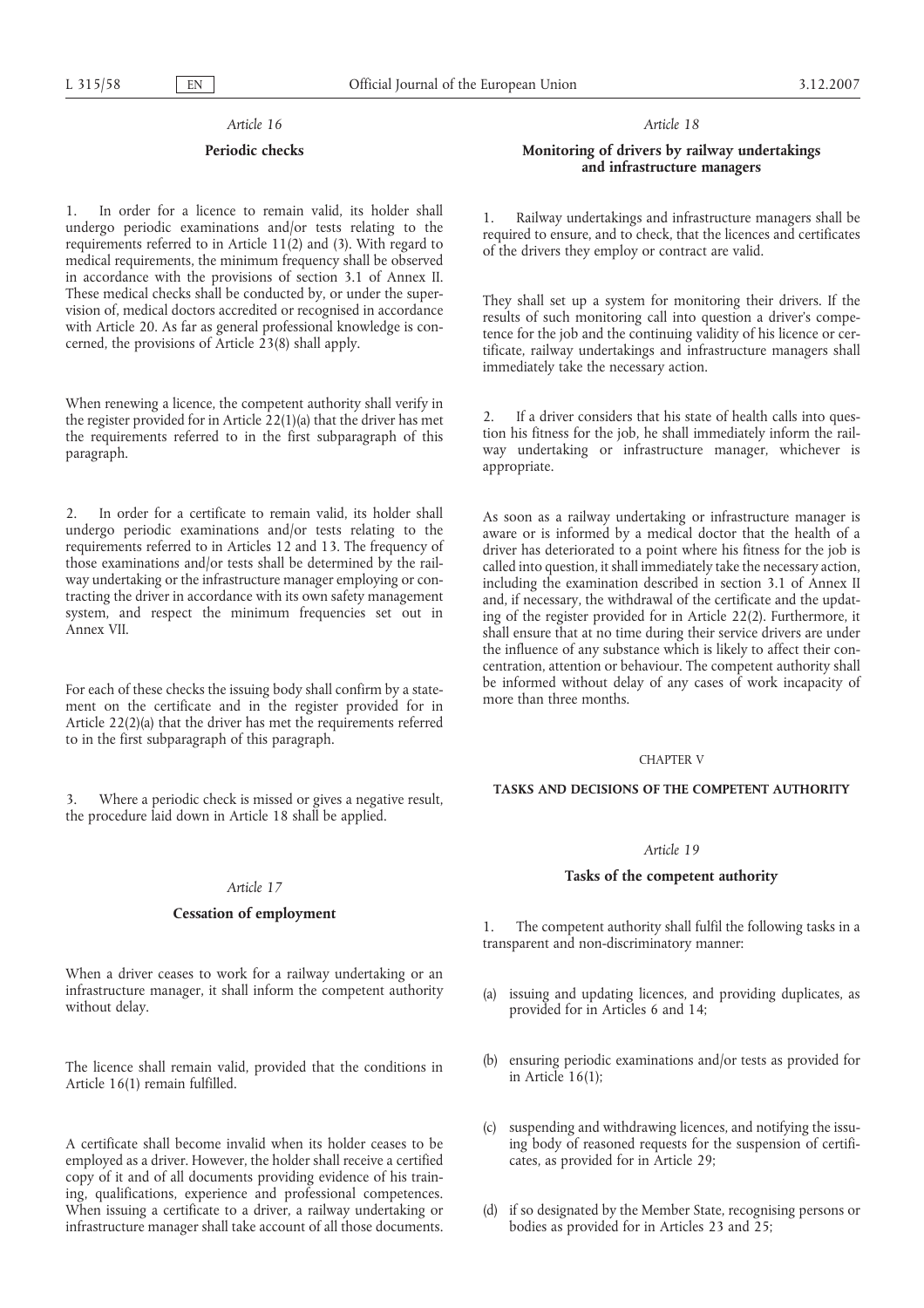- (e) ensuring that a register of persons and bodies accredited or recognised as provided for in Article 20 is published and updated;
- (f) keeping and updating a register of licences as provided for in Articles 16(1) and 22(1);
- (g) monitoring the drivers' certification process as provided for in Article  $26$ :
- (h) carrying out inspections as provided for in Article 29;
- (i) establishing national criteria for examiners as provided for in Article 25(5).

The competent authority shall respond quickly to requests for information and present any requests for additional information without delay when preparing licences.

2. The competent authority shall not delegate the tasks referred to in points (c), (g) and (i) of paragraph 1 to third parties.

Any delegation of tasks shall be transparent and nondiscriminatory and shall not give rise to a conflict of interests.

4. Where a competent authority delegates or contracts tasks referred to in points (a) or (b) of paragraph 1 to a railway undertaking, at least one of the following conditions shall be complied with:

- (a) the railway undertaking issues licences only to its own drivers;
- (b) the railway undertaking does not enjoy exclusivity in the territory concerned for any of the delegated or contracted tasks.

5. Where a competent authority delegates or contracts tasks, the authorised representative or contractor shall be required, in performing such tasks, to comply with the obligations imposed on competent authorities by this Directive.

6. Where a competent authority delegates or contracts tasks, it shall set up a system for checking how those tasks have been carried out and shall ensure that the conditions laid down in paragraphs 2, 4 and 5 are complied with.

## *Article 20*

## **Accreditation and recognition**

1. Persons or bodies accredited under this Directive shall be accredited by an accreditation body appointed by the Member State concerned. The accreditation process shall be based on criteria of independence, competence and impartiality, such as the relevant EN 45 000 series European standards and on the evaluation of a dossier submitted by candidates which provides appropriate evidence of their skills in the area in question.

2. As an alternative to the accreditation provided for in paragraph 1, a Member State may provide that persons or bodies recognised under this Directive shall be recognised by the competent authority or a body appointed by the Member State concerned. Recognition shall be based on criteria of independence, competence and impartiality. However, in cases when the particular competence sought is extremely rare, an exception to this rule shall be allowed after a positive opinion is given by the Commission in accordance with the regulatory procedure referred to in Article 32(2).

The criterion of independence does not apply in the case of the training referred to in Article 23(5) and  $(6)$ .

3. The competent authority shall ensure the publication and updating of a register of persons and bodies which have been accredited or recognised under this Directive.

# *Article 21*

# **Decisions of the competent authority**

1. The competent authority shall state the reasons for its decisions.

The competent authority shall ensure that an administrative appeals procedure is set up allowing employers and drivers to request a review of a decision relating to any application under this Directive.

3. Member States shall take the necessary steps to ensure judicial review of the decisions taken by a competent authority.

## *Article 22*

# **Registers and exchange of information**

- 1. The competent authorities shall be required to:
- (a) keep a register of all licences issued, updated, renewed, amended, expired, suspended, withdrawn or reported lost, stolen or destroyed. This register shall contain the data prescribed in section 4 of Annex I for every licence, which shall be accessible using the national number allotted to each driver. It shall be regularly updated;
- (b) supply, upon reasoned request, information on the status of such licences to the competent authorities of the other Member States, the Agency or any employer of drivers.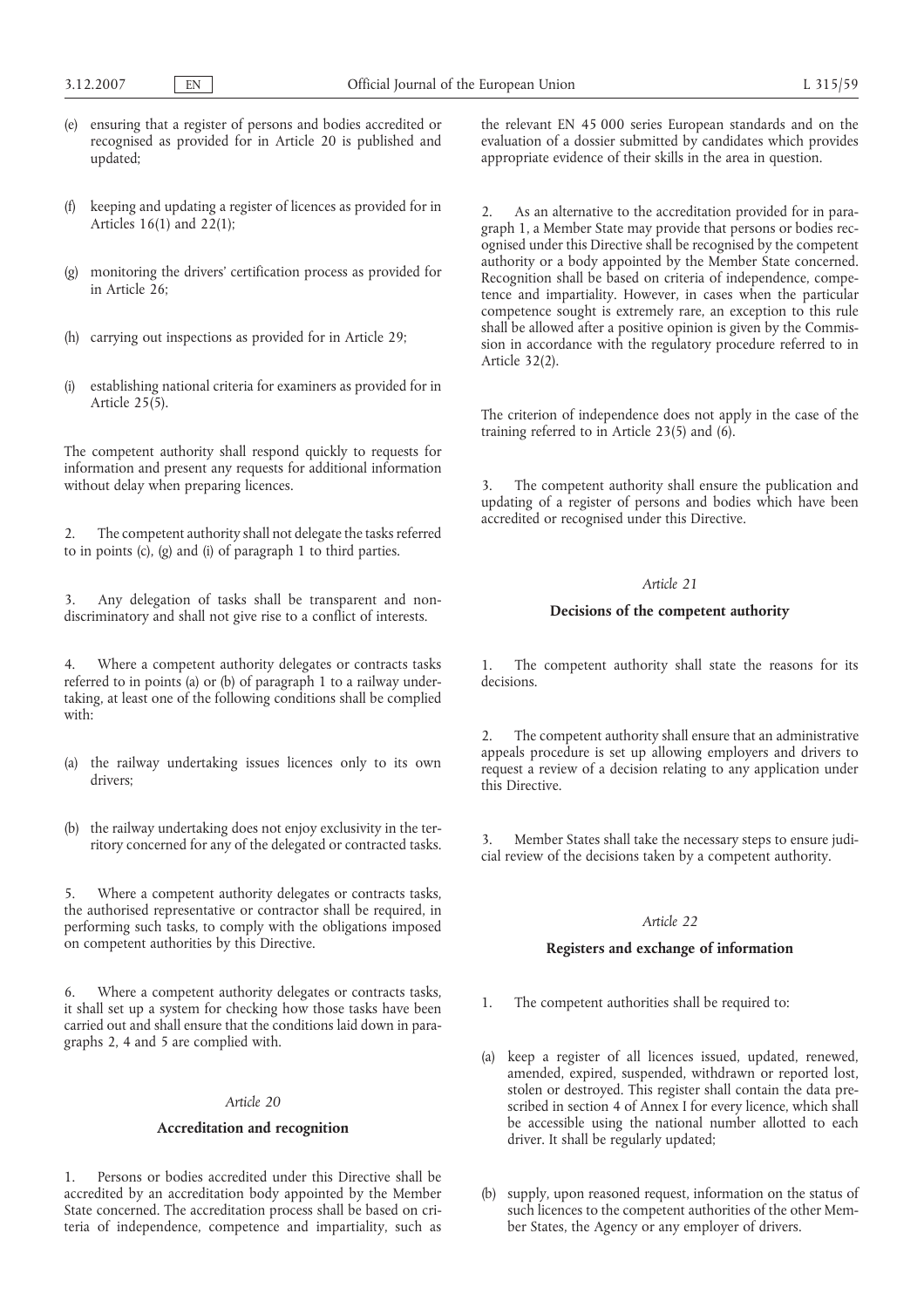2. Each railway undertaking and infrastructure manager shall be required to:

- (a) keep a register, or ensure that a register is kept, of all certificates issued, updated, renewed, amended, expired, suspended, withdrawn or reported lost, stolen or destroyed. This register shall contain the data prescribed in section 4 of Annex I for every certificate, as well as data relating to the periodic checks provided for in Article 16. It shall be regularly updated;
- (b) cooperate with the competent authority of the Member State where they are domiciled in order to exchange information with the competent authority and give it access to data required;
- (c) supply information on the content of such certificates to the competent authorities of the other Member States upon their request, when this is required as a consequence of their transnational activities.

3. Train drivers shall have access to the data concerning them which is stored in the registers of competent authorities and of railway undertakings, and shall be provided with a copy of that data on request.

The competent authorities shall cooperate with the Agency in order to ensure the interoperability of the registers provided for in paragraphs 1 and 2.

To this end, by 4 December 2008, the Commission shall adopt, on the basis of a draft prepared by the Agency, the basic parameters of the registers to be set up, such as data to be recorded, their format and the data exchange protocol, access rights, the duration of data retention and the procedures to be followed in cases of bankruptcy. These measures, designed to amend non-essential elements of this Directive by supplementing it, shall be adopted in accordance with the regulatory procedure with scrutiny referred to in Article 32(3).

5. The competent authorities, infrastructure managers and railway undertakings shall ensure that the registers provided for in paragraphs 1 and 2 and the modes of operation of such registers comply with Directive 95/46/EC.

6. The Agency shall ensure that the system set up in paragraph 2(a) and (b) complies with Regulation (EC) No 45/2001.

## CHAPTER VI

# **TRAINING AND EXAMINATION OF DRIVERS**

# *Article 23*

# **Training**

1. The training of drivers shall include a part relating to the licence and reflecting general professional knowledge as described in Annex IV, and a part relating to the certificate and reflecting specific professional knowledge, as described in Annexes V and VI.

2. The training method shall satisfy the criteria laid down in Annex III.

3. The detailed training objectives are defined in Annex IV for the licence, and in Annexes V and VI for the certificate. These detailed training objectives may be supplemented by either:

- (a) the relevant TSIs adopted in accordance with Directive 96/48/EC or Directive 2001/16/EC. In this case, the Commission shall ensure consistency between the TSIs and Annexes IV, V and VI; or
- (b) the criteria proposed by the Agency pursuant to Article 17 of Regulation (EC) No 881/2004. These criteria, designed to amend non-essential elements of this Directive by supplementing it, shall be adopted in accordance with the regulatory procedure with scrutiny referred to in Article 32(3).

4. Pursuant to Article 13 of Directive 2004/49/EC, Member States shall take steps to ensure that candidate drivers have fair and non-discriminatory access to the training needed to fulfil the conditions for obtaining the licence and the certificate.

5. Training tasks relating to general professional knowledge as provided for in Article 11(4), linguistic knowledge as provided for in Article 12 and professional knowledge relating to rolling stock as provided for in Article 13(1) shall be performed by persons or bodies accredited or recognised in accordance with Article 20.

6. Training tasks relating to infrastructure knowledge as provided for in Article 13(2), including route knowledge and operating rules and procedures, shall be performed by persons or bodies accredited or recognised by the Member State where the infrastructure is located.

7. With regard to licences, the general system for the recognition of professional qualifications established by Directive 2005/36/EC shall continue to apply to the recognition of the professional qualifications of drivers who are nationals of a Member State and have obtained their training certificate in a third country.

8. A process of continuous training shall be set up in order to ensure that staff competences are maintained, in accordance with point 2(e) of Annex III to Directive 2004/49/EC.

#### *Article 24*

# **Cost of training**

1. Member States shall ensure that the necessary measures are taken in order to ensure that investments made by a railway undertaking or an infrastructure manager for the training of a driver do not unduly benefit another railway undertaking or infrastructure manager in the case where that driver voluntarily leaves the former for the latter railway undertaking or infrastructure manager.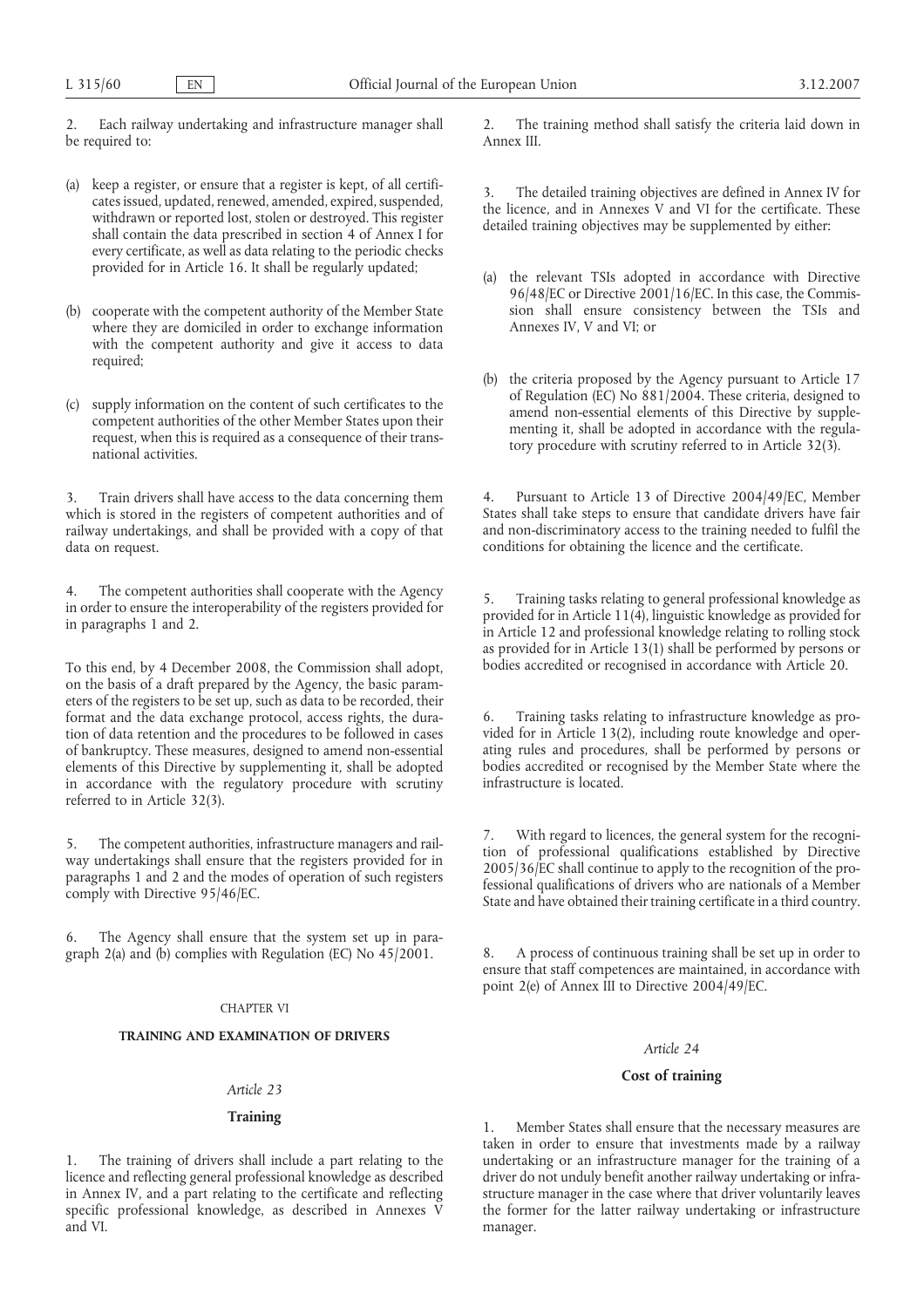2. Particular attention shall be paid to the implementation of this Article in the report provided for in Article 33, in particular as regards point (f) thereof.

## *Article 25*

## **Examinations**

1. The examinations and examiners intended for the purpose of checking the requisite qualifications shall be determined:

- (a) for the part relating to the licence: by the competent authority when laying down the procedure to be followed to obtain a licence in accordance with Article 14(1);
- (b) for the part relating to the certificate: by the railway undertaking or the infrastructure manager when laying down the procedure to be followed to obtain a certificate in accordance with Article 15.

2. The examinations referred to in paragraph 1 shall be overseen by competent examiners, accredited or recognised in accordance with Article 20, and shall be organised in such a way as to avoid any conflict of interest.

3. Infrastructure knowledge evaluation, including route knowledge and operation rules, shall be performed by persons or bodies accredited or recognised by the Member State where the infrastructure is located.

4. The examinations referred to in paragraph 1 shall be organised in such a way that any conflict of interests is avoided, without prejudice to the possibility that the examiner may belong to the railway undertaking or infrastructure manager issuing the certificate.

5. The choice of examiners and examinations may be subject to Community criteria established on the basis of a draft prepared by the Agency. These measures, designed to amend non-essential elements of this Directive by supplementing it, shall be adopted in accordance with the regulatory procedure with scrutiny referred to in Article 32(3). On imperative grounds of urgency, the Commission may have recourse to the urgency procedure referred to in Article 32(4).

In the absence of such Community criteria, the competent authorities shall establish national criteria.

6. There shall be theoretical and practical examinations at the end of the training course. Driving ability shall be assessed during driving tests on the network. Simulators may also be used for examining the application of operational rules and driver performance in particularly difficult situations.

# CHAPTER VII

#### **ASSESSMENT**

#### *Article 26*

## **Quality standards**

The competent authorities shall ensure that all activities associated with training, the assessment of skills and the updating of licences and certificates are the subject of continuous monitoring under a quality standards system. This shall not apply to activities already covered by the safety management systems put in place by railway undertakings and infrastructure managers in accordance Directive 2004/49/EC.

## *Article 27*

## **Independent assessment**

1. An independent assessment of the procedures for the acquisition and assessment of professional knowledge and competences, and of the system for the issuing of licences and certificates, shall be carried out in each Member State at intervals of not more than five years. This shall not apply to activities already covered by the safety management systems put in place by railway undertakings and infrastructure managers in accordance with Directive 2004/49/EC. The assessment shall be carried out by qualified persons who are not themselves involved in the activities concerned.

2. The results of these independent assessments shall be duly documented and brought to the attention of the competent authorities concerned. If necessary, Member States shall take appropriate measures to remedy any shortcomings brought to light by the independent assessment.

## CHAPTER VIII

## **OTHER CREW MEMBERS**

#### *Article 28*

## **Report on other crew members**

1. The Agency shall, in a report to be presented by 4 June 2009, and taking into account the TSI on operation and traffic<br>management developed under Directives 96/48/EC management developed under Directives 96/48/EC and 2001/16/EC, identify the profile and tasks of other crew members performing safety-critical tasks whose professional qualifications accordingly contribute to railway safety which should be regulated at Community level by means of a system of licences and/or certificates which may be similar to the system established by this Directive.

2. On the basis of this report the Commission shall, by 4 June 2010, present a report and, if appropriate, bring forward a legislative proposal on a certification system for the other crew members referred to in paragraph 1.

#### CHAPTER IX

# **CONTROLS AND PENALTIES**

## *Article 29*

## **Controls by the competent authority**

1. The competent authority may at any time take steps to verify, on board trains operating in its area of jurisdiction, that the train driver is in possession of the documents issued pursuant to this Directive.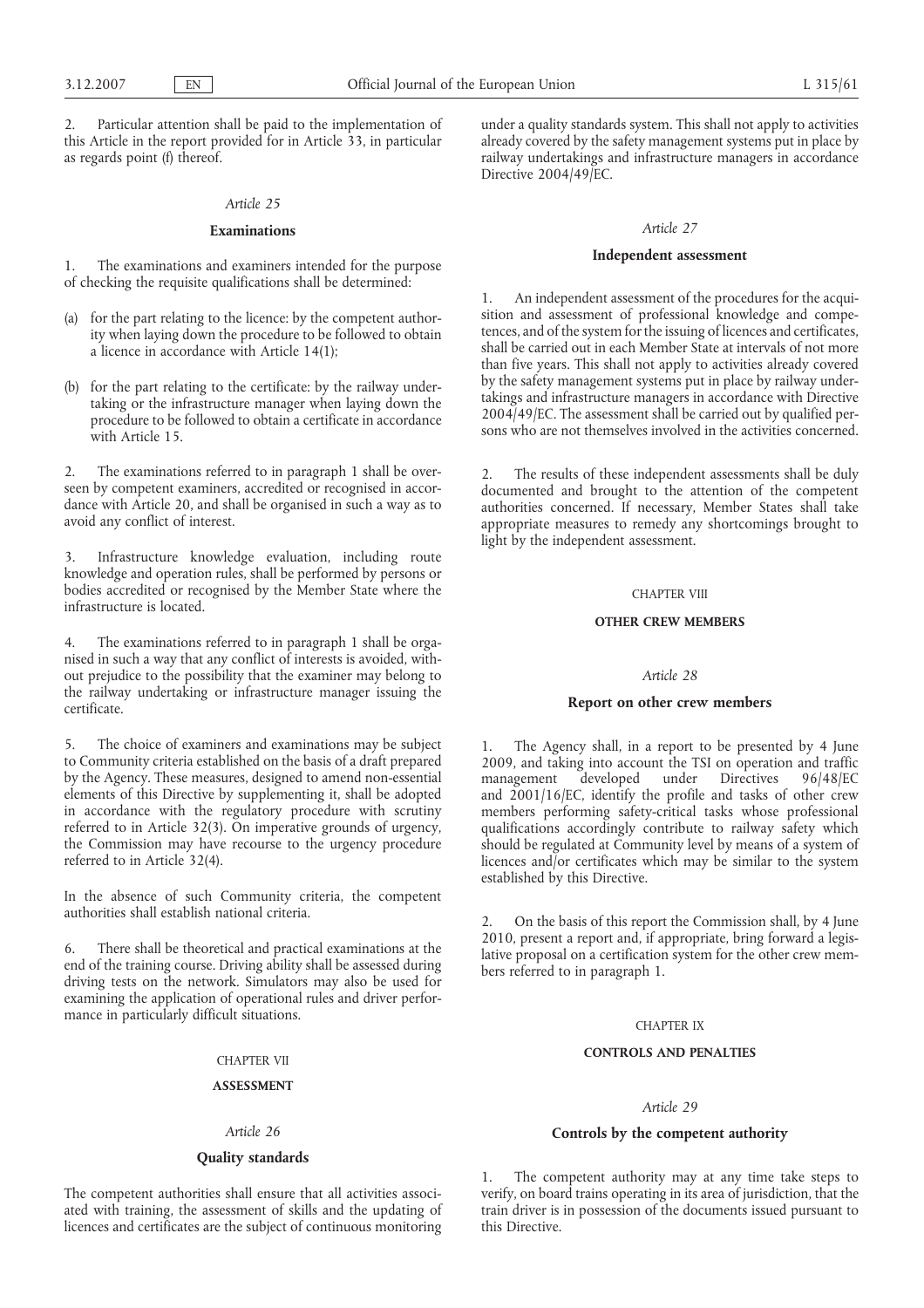2. Notwithstanding verification as provided for in paragraph 1, in the event of negligence at the workplace the competent authority may verify if the driver in question complies with the requirements set out in Article 13.

3. The competent authority may carry out enquiries regarding compliance with this Directive by drivers, railway undertakings, infrastructure managers, examiners and training centres pursuing their activities in its area of jurisdiction.

4. If the competent authority finds that a driver no longer satisfies one or more required conditions, it shall take the following measures:

- (a) if it concerns a licence issued by the competent authority, the competent authority shall suspend the licence. The suspension shall be temporary or permanent depending on the scale of the problems created for rail safety. It shall immediately inform the driver concerned and his employer of its reasoned decision, without prejudice to the right of review provided for in Article 21. It shall indicate the procedure to be followed for recovering the licence;
- (b) if it concerns a licence issued by a competent authority in another Member State, the competent authority shall approach that authority and provide a reasoned request either that a further inspection be carried out or that the licence be suspended. The requesting competent authority shall inform the Commission and the other competent authorities of its request. The authority that issued the licence in question shall examine the request within four weeks and notify the other authority of its decision. The authority that issued the licence shall also inform the Commission and the other competent authorities of the decision. Any competent authority may prohibit train drivers from operating in its area of jurisdiction pending notification of the issuing authority's decision;
- (c) if it concerns a certificate, the competent authority shall approach the issuing body and request either that a further inspection be carried out or that the certificate be suspended. The issuing body shall take appropriate measures and report back to the competent authority within a period of four weeks. The competent authority may prohibit train drivers from operating in its area of jurisdiction pending the report of the issuing body, and shall inform the Commission and the other competent authorities thereof.

At all events, if the competent authority considers that a particular driver creates a serious threat to the safety of the railways, it shall immediately take the necessary action, such as asking the infrastructure manager to stop the train and prohibiting the driver from operating in its area of jurisdiction for as long as necessary. It shall inform the Commission and the other competent authorities of any such decision.

In all cases the competent authority, or the body designated for this, shall update the register provided for in Article 22.

5. If a competent authority considers that a decision taken by a competent authority in another Member State pursuant to paragraph 4 fails to comply with the relevant criteria, the matter shall be referred to the Commission which shall deliver its opinion within three months. If necessary, corrective measures shall be proposed to the Member State concerned. In the event of disagreement or dispute, the matter shall be referred to the Committee referred to in Article 32(1), and the Commission shall take whatever measures are necessary in accordance with the regulatory procedure referred to in Article 32(2). A Member State may maintain a prohibition on a driver driving on its territory in accordance with paragraph 4 until the matter is concluded in accordance with this paragraph.

#### *Article 30*

### **Penalties**

Without prejudice to any other penalties or procedures established by this Directive, the Member States shall lay down rules on penalties applicable to infringements of the national provisions adopted pursuant to this Directive and shall take all measures necessary to ensure that they are implemented. The penalties provided for shall be effective, proportionate, non-discriminatory and dissuasive. The Member States shall notify the Commission of those provisions by the date specified in the first subparagraph of Article 36(1) at the latest and shall notify it without delay of any subsequent amendment affecting them.

#### CHAPTER X

## **FINAL PROVISIONS**

## *Article 31*

## **Adaptation of the Annexes**

1. Measures designed to amend non-essential elements of this Directive by adapting the Annexes to scientific and technical progress shall be adopted in accordance with the regulatory procedure with scrutiny referred to in Article 32(3). On imperative grounds of urgency, the Commission may have recourse to the urgency procedure referred to in Article 32(4).

2. Where the adaptations concern health and safety conditions, or professional competences, the Commission shall ensure that the social partners are consulted prior to their preparation.

## *Article 32*

#### **Committee**

1. The Commission shall be assisted by the Committee set up by Article 21 of Directive 96/48/EC.

2. Where reference is made to this paragraph, Articles 5 and 7 of Decision 1999/468/EC shall apply, having regard to the provisions of Article 8 thereof.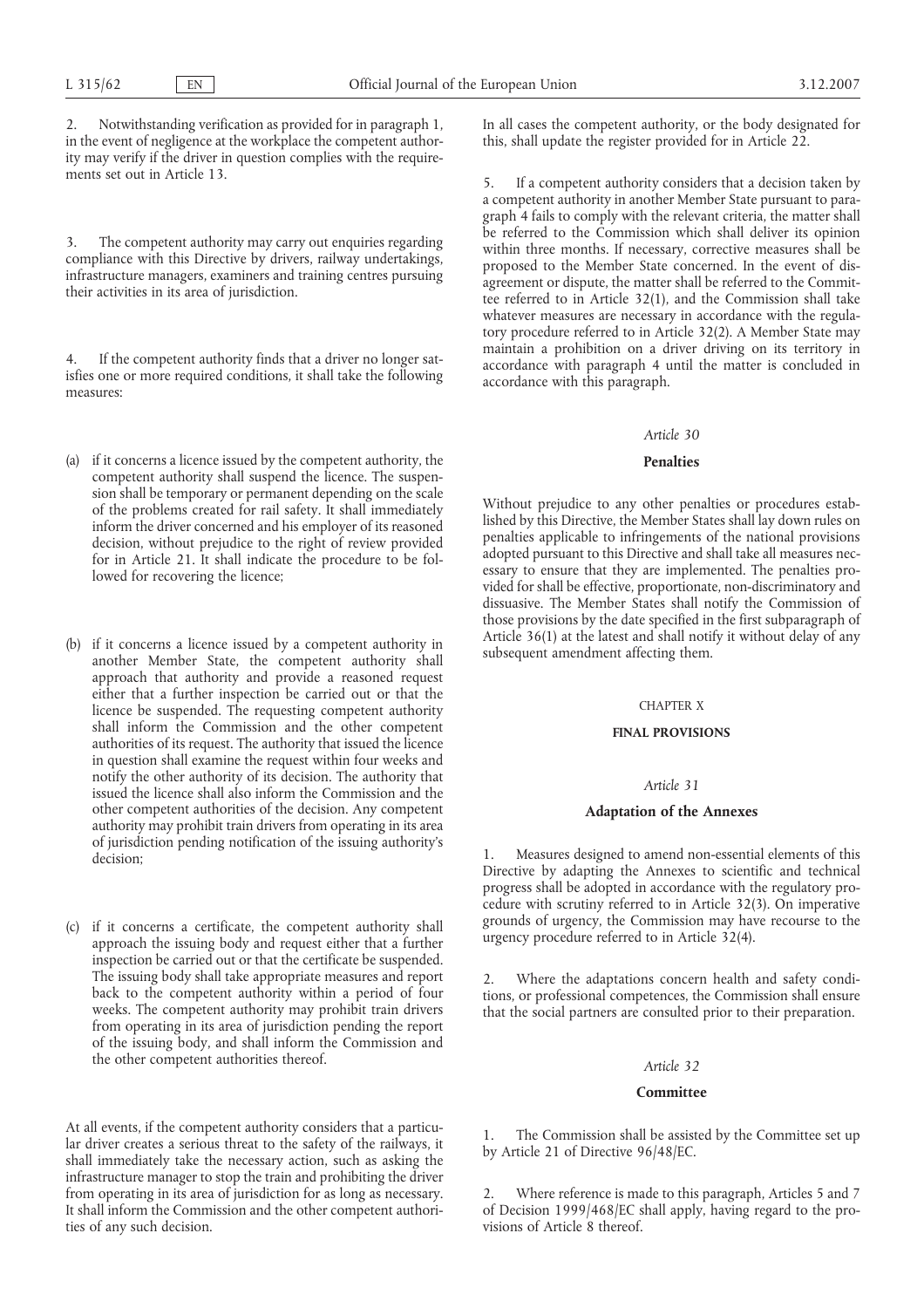The period laid down in Article 5(6) of Decision 1999/468/EC shall be set at three months.

3. Where reference is made to this paragraph, Article 5a(1) to (4), and Article 7 of Decision 1999/468/EC shall apply, having regard to the provisions of Article 8 thereof.

4. Where reference is made to this paragraph, Article 5a(1), (2), (4) and (6), and Article 7 of Decision 1999/468/EC shall apply, having regard to the provisions of Article 8 thereof.

# *Article 33*

# **Report**

The Agency shall evaluate the development of the certification of train drivers in accordance with this Directive. It shall submit to the Commission, not later than four years following the adoption of the basic parameters of the registers provided for in Article 22(4), a report containing, where appropriate, improvements to be made to the system as regards:

- (a) the procedures for issuing licences and certificates;
- (b) the accreditation of training centres and examiners;
- (c) the quality system put in place by the competent authorities;
- (d) the mutual recognition of certificates;
- (e) the adequacy of the training requirements specified in Annexes IV, V and VI in relation to the market structure and the categories mentioned in Article 4(2)(a);
- (f) the interconnection of registers and mobility in the employment market.

Furthermore, in this report the Agency may, if appropriate, recommend measures regarding the theoretical and practical examination of the professional knowledge of applicants for the harmonised certificate for rolling stock and relevant infrastructure.

The Commission shall take appropriate measures on the basis of these recommendations and shall propose, if necessary, changes to this Directive.

#### *Article 34*

#### **Use of smartcards**

By 4 December 2012, the Agency shall examine the possibility of using a smartcard combining the licence and certificates provided for in Article 4, and shall prepare a cost/benefit analysis thereof.

Measures designed to amend non-essential elements of this Directive and relating to the technical and operating specifications for such a smartcard shall be adopted on the basis of a draft prepared by the Agency and in accordance with the regulatory procedure with scrutiny referred to in Article 32(3).

If the implementation of the smartcard does not entail any modification to this Directive or the Annexes hereto, the specifications of the smartcard shall be adopted in accordance with the regulatory procedure referred to in Article 32(2).

## *Article 35*

#### **Cooperation**

Member States shall assist one another in the implementation of this Directive. Competent authorities shall cooperate during this phase of implementation.

The Agency shall assist this cooperation and organise appropriate meetings with representatives of the competent authorities.

## *Article 36*

#### **Implementation**

1. Member States shall bring into force the laws, regulations and administrative provisions necessary to comply with this Directive before 4 December 2009. They shall forthwith inform the Commission thereof.

When Member States adopt those measures, they shall contain a reference to this Directive or shall be accompanied by such reference on the occasion of their official publication. The methods of making such reference shall be laid down by Member States.

2. Member States shall communicate to the Commission the text of the main provisions of national law which they adopt in the field covered by this Directive. The Commission shall inform the other Member States thereof.

3. The obligations for transposition and implementation of this Directive shall not apply to Cyprus and Malta as long as no railway system is established within their territory.

## *Article 37*

# **Gradual phasing-in and transition periods**

This Directive shall be phased in gradually as indicated below.

- 1. The registers provided for in Article 22 shall be set up within two years of the adoption of the basic parameters of the registers provided for in Article 22(4).
- 2. (a) Within two years of the adoption of the basic parameters of the registers provided for in Article 22(4), certificates or licences shall be issued in accordance with this Directive to drivers performing cross-border services, cabotage services or freight services in another Member State, or work in at least two Member States, without prejudice to the provisions of point 3.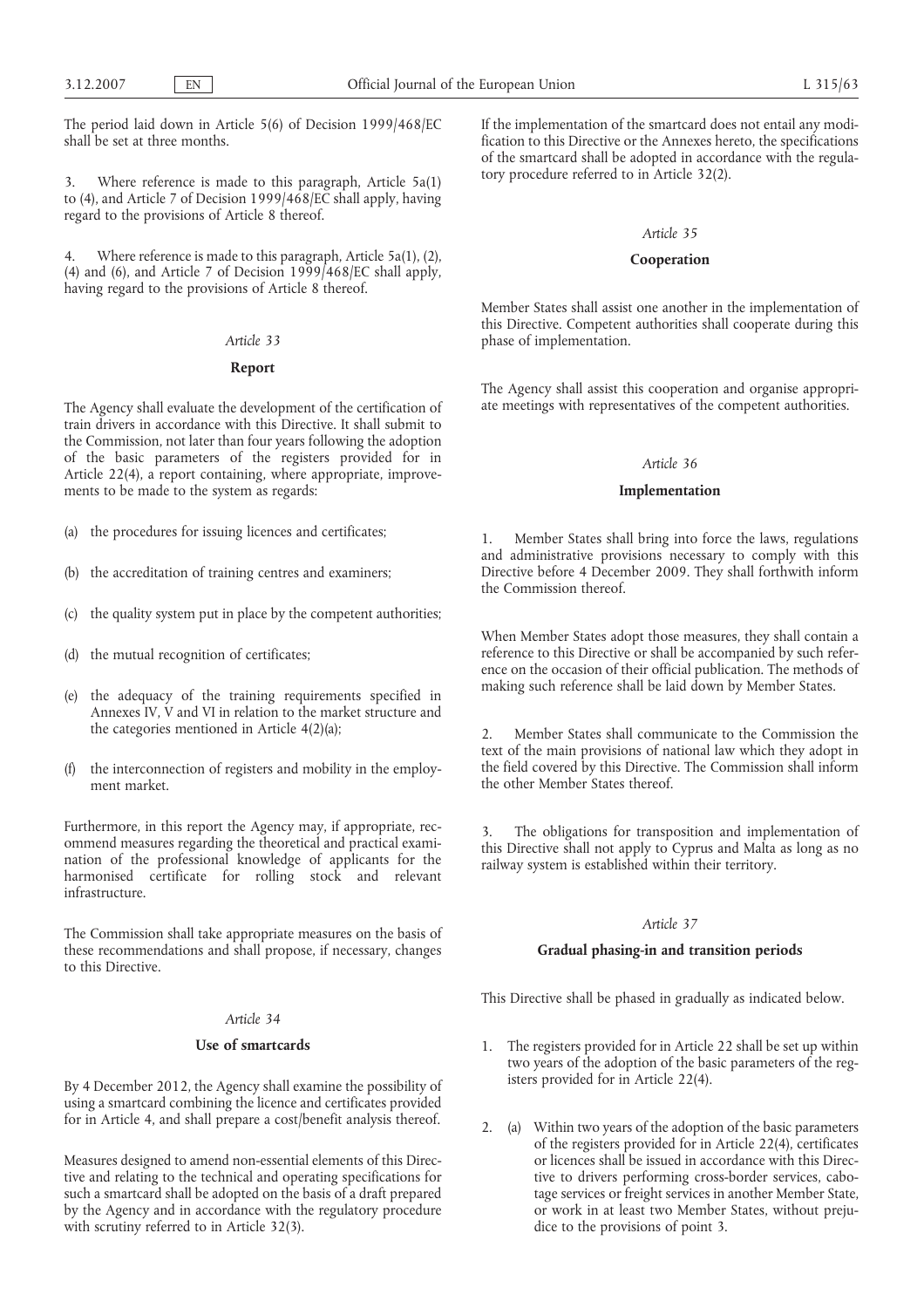From that same date, all train drivers performing the services listed above, including those not yet licensed or certified in accordance with this Directive, shall comply with the periodic checks provided for in Article 16.

- (b) Within two years of the setting-up of the registers provided for in point 1, all new licences and certificates shall be issued in accordance with this Directive, without prejudice to the provisions of point 3.
- (c) Within seven years of the setting-up of the registers provided for in point 1, all drivers shall hold licences and certificates in conformity with this Directive. The issuing bodies shall take into account all professional competencies already acquired by each driver in such a way that this requirement does not generate unnecessary administrative and financial burdens. Entitlements to drive previously granted to drivers shall be safeguarded, as far as possible. The issuing bodies may nevertheless decide, for individual drivers or for groups of drivers, as appropriate, that additional examinations and/or training are necessary in order to obtain licences and/or certificates under this Directive.
- 3. Drivers authorised to drive in accordance with the provisions which applied prior to the application of point 2(a) or (b) may continue to pursue their professional activities on the basis of their entitlements, and without applying the provisions of this Directive, for up to seven years from the setting-up of the registers provided for in point 1.

In the case of apprentices who started an approved education and training programme or an approved training course prior to the application of point  $2(a)$  or (b), Member States may certify these apprentices in accordance with existing national provisions.

For drivers and apprentices referred to in this point, the competent authority or authorities involved may, in exceptional cases, grant exemptions from the medical requirements laid down in Annex II. The validity of any licence issued with such exemption shall be limited to the territory of the Member States concerned.

- 4. Competent authorities, railway undertakings and infrastructure managers shall ensure the gradual application of periodic checks corresponding to those provided for by Article 16 to drivers who do not hold licences and certificates in conformity with this Directive.
- 5. Where a Member State so requests, the Commission shall ask the Agency, in consultation with that Member State, to carry out a cost/benefit analysis of the application of the provisions of this Directive to train drivers operating exclusively on the territory of that Member State. The cost/benefit analysis shall cover a period of 10 years. This cost/benefit analysis shall be submitted to the Commission within two years of the setting-up of the registers provided for in point 1.

If this cost/benefit analysis shows that the costs of applying the provisions of this Directive to such train drivers outweigh the benefits, the Commission shall, in accordance with the regulatory procedure referred to in Article 32(2), adopt a decision within six months following the submission of the results of this cost/benefit analysis. The decision may be that the provisions of point 2(b) and (c) of this Article do not have to be applied to such train drivers for a period of up to 10 years on the territory of the Member State concerned.

No later than 24 months prior to the expiry of this temporary exemption period, the Commission, taking into account relevant developments in the railway sector in the Member State concerned, may, in accordance with the regulatory procedure referred to in Article 32(2), request the Agency to carry out another cost/benefit analysis, to be submitted to the Commission no later than 12 months prior to the expiry of this temporary exemption period. The Commission shall take a decision in accordance with the procedure described in the second subparagraph of this point.

## *Article 38*

## **Entry into force**

This Directive shall enter in force on the day following its publication in the *Official Journal of the European Union*.

## *Article 39*

This Directive is addressed to the Member States.

Done at Strasbourg, 23 October 2007.

*For the European Parliament The President* H.-G. PÖTTERING

*For the Council The President* M. LOBO ANTUNES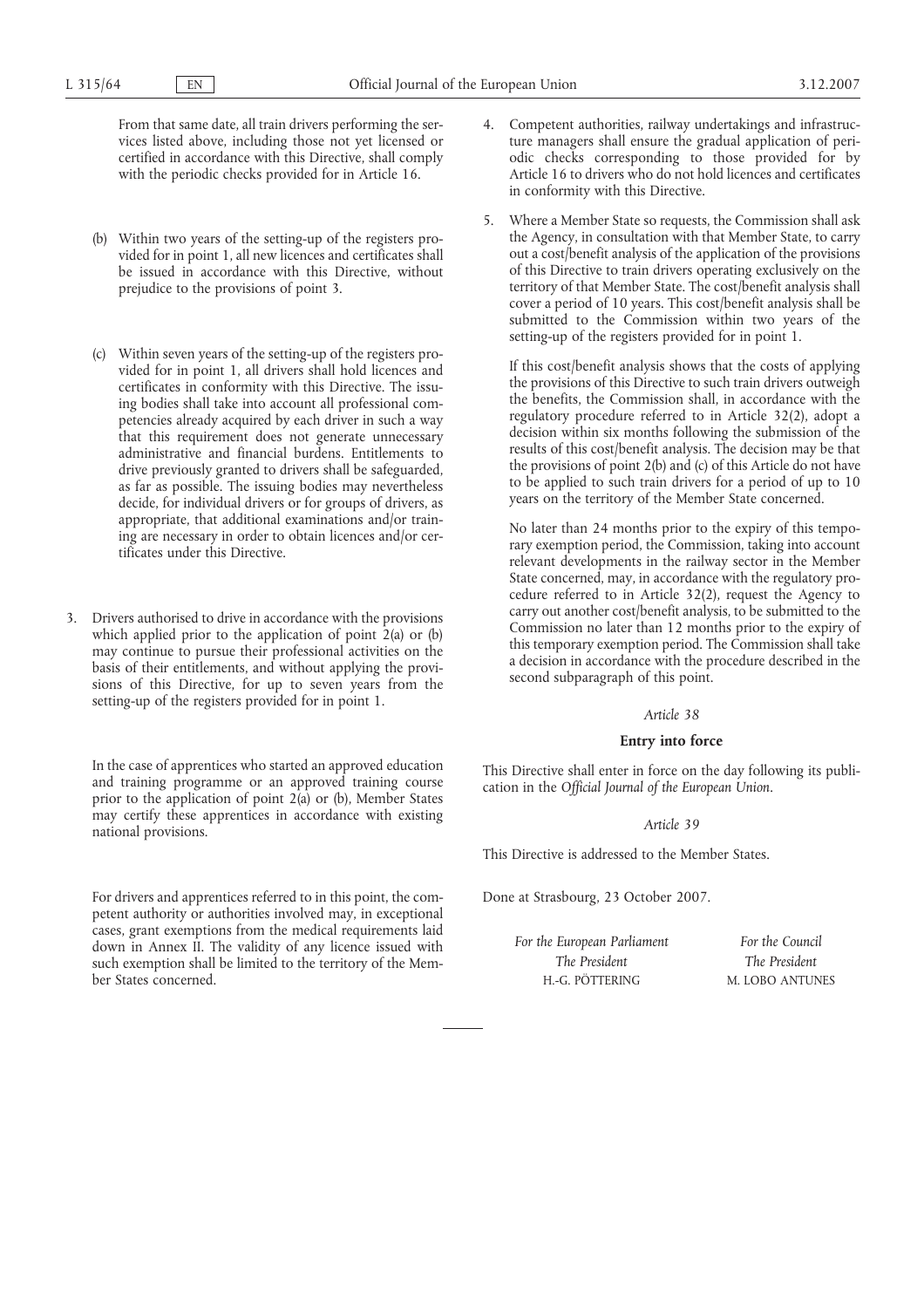## *ANNEX I*

# **COMMUNITY MODEL LICENCE AND HARMONISED COMPLEMENTARY CERTIFICATE**

## 1. CHARACTERISTICS OF THE LICENCE

The physical characteristics of the train driver's licence must be in conformity with ISO standards 7810 and 7816-1.

The card must be made of polycarbonate.

The methods for verifying the characteristics of the driving licences to ensure that they are consistent with international standards must comply with ISO standard 10373.

## 2. CONTENTS OF THE LICENCE

The front of the licence must contain:

- (a) the words 'Train driver's licence' printed in large type in the language or languages of the Member State issuing the licence;
- (b) the name of the Member State issuing the licence;
- (c) the distinguishing sign of the Member State issuing the licence in accordance with the country's ISO 3166 code, printed in negative in a blue rectangle and encircled by 12 yellow stars;
- (d) information specific to the licence issued, numbered as follows:
	- (i) the surname of the holder;
	- (ii) other name(s) of the holder;
	- (iii) the date and place of birth of the holder;
	- (iv) the date of issue of the licence,
		- the date of expiry of the licence,
		- the name of the issuing authority,
		- the reference number assigned to the employee by the employer (optional);
	- (v) the number of the licence giving access to data in the national register;
	- (vi) a photograph of the holder;
	- (vii) the signature of the holder;
	- (viii) the permanent place of residence or postal address of the holder (optional);
- (e) the words 'European Communities model' in the language or languages of the Member State issuing the licence and the words 'Train driving licence' in the other languages of the Community, printed in yellow to form the background of the licence;
- (f) the reference colours:
	- blue: Pantone Reflex blue,
	- yellow: Pantone yellow;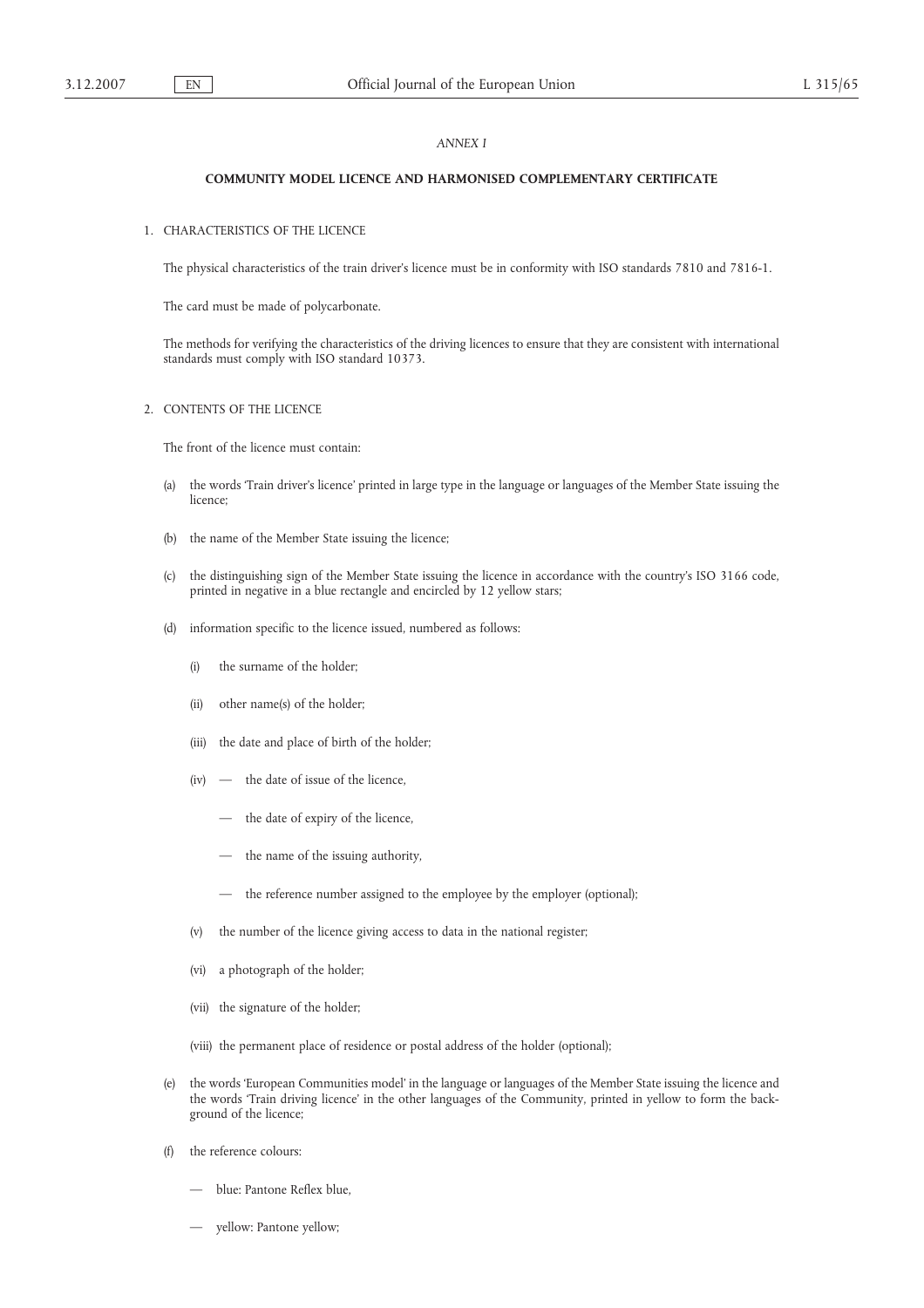(g) additional information, or medical restrictions for use imposed by a competent authority in accordance with Annex II, in code form.

The codes shall be decided by the Commission, in accordance with the regulatory procedure referred to in Article 32(2) and on the basis of a recommendation from the Agency.

3. CERTIFICATE

The certificate must contain:

- (a) the surname of the holder;
- (b) other name(s) of the holder;
- (c) the date and place of birth of the holder;
- (d) the date of issue of the certificate,
	- the date of expiry of the certificate,
	- the name of the issuing authority,
	- the reference number assigned to the employee by the employer (optional);
- (e) the number of the licence giving access to data in the national register;
- (f) a photograph of the holder;
- (g) the signature of the holder;
- (h) the permanent place of residence or postal address of the holder (optional);
- (i) the name and address of the railway undertaking or infrastructure manager for which the driver is authorised to drive trains;
- (j) the category in which the holder is entitled to drive;
- (k) the type or types of rolling stock which the holder is authorised to drive;
- (l) the infrastructures on which the holder is authorised to drive;
- (m) any additional information or restrictions;
- (n) language skills.

# 4. MINIMUM DATA CONTAINED IN NATIONAL REGISTERS

(a) Data relating to the licence:

All data appearing on the licence plus data relating to checking requirements set out in Article 11 and 16.

(b) Data relating to the certificate:

All data appearing on the certificate plus data relating to checking requirements set out in Articles 12, 13 and 16.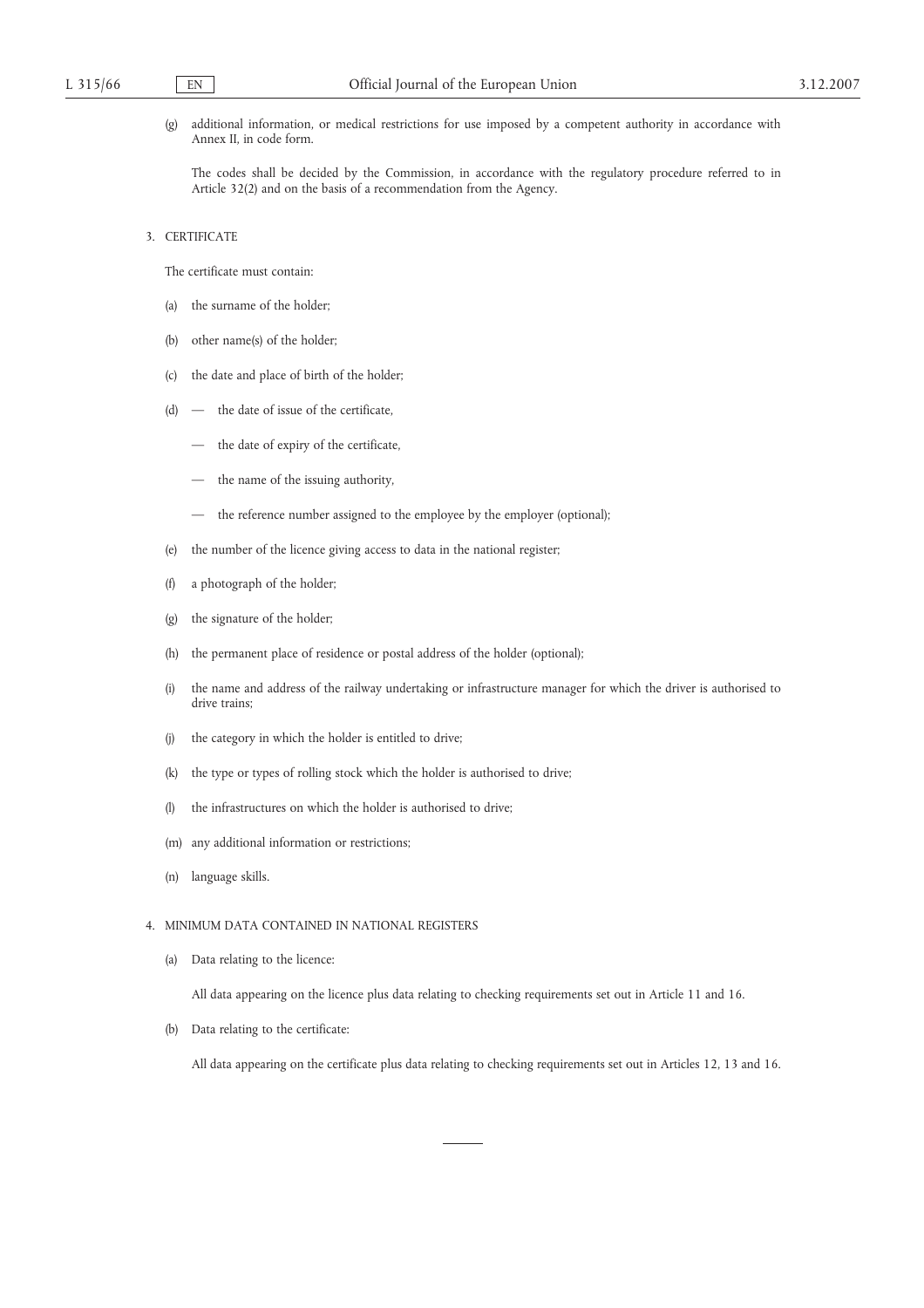## *ANNEX II*

# **MEDICAL REQUIREMENTS**

#### 1. GENERAL REQUIREMENTS

- 1.1. Drivers must not be suffering from any medical conditions or be taking any medication, drugs or substances which are likely to cause:
	- a sudden loss of consciousness,
	- a reduction in attention or concentration,
	- sudden incapacity,
	- a loss of balance or coordination,
	- significant limitation of mobility.
- 1.2. Vision

The following requirements as regards vision must be complied with:

- aided or unaided distance visual acuity: 1,0; minimum of 0,5 for the worse eye,
- maximum corrective lenses: hypermetropia + 5/myopia -8. Derogations are authorised in exceptional cases and after having obtained the opinion of an eye specialist. The medical doctor then takes the decision,
- near and intermediate vision: sufficient, whether aided or unaided,
- contact lenses and glasses are authorised when periodically checked by a specialist,
- normal colour vision: use of a recognised test, such as Ishihara, as well as another recognised test if required,
- field of vision: full,
- vision for both eyes: effective; not required when person has adequate adaptation and sufficient compensation experience. Only in case he lost binocular vision after starting his job,
- binocular vision: effective,
- recognition of colour signals: the test shall be based on recognition of single colours and not on relative differences,
- sensitivity to contrasts: good,
- no progressive eye diseases,
- lens implants, keratotomies and keratectomies are allowed only on condition that they are checked on a yearly basis or at intervals set by the medical doctor,
- ability to withstand dazzle,
- coloured contact lenses and photochromatic lenses are not allowed. UV filter lenses are allowed.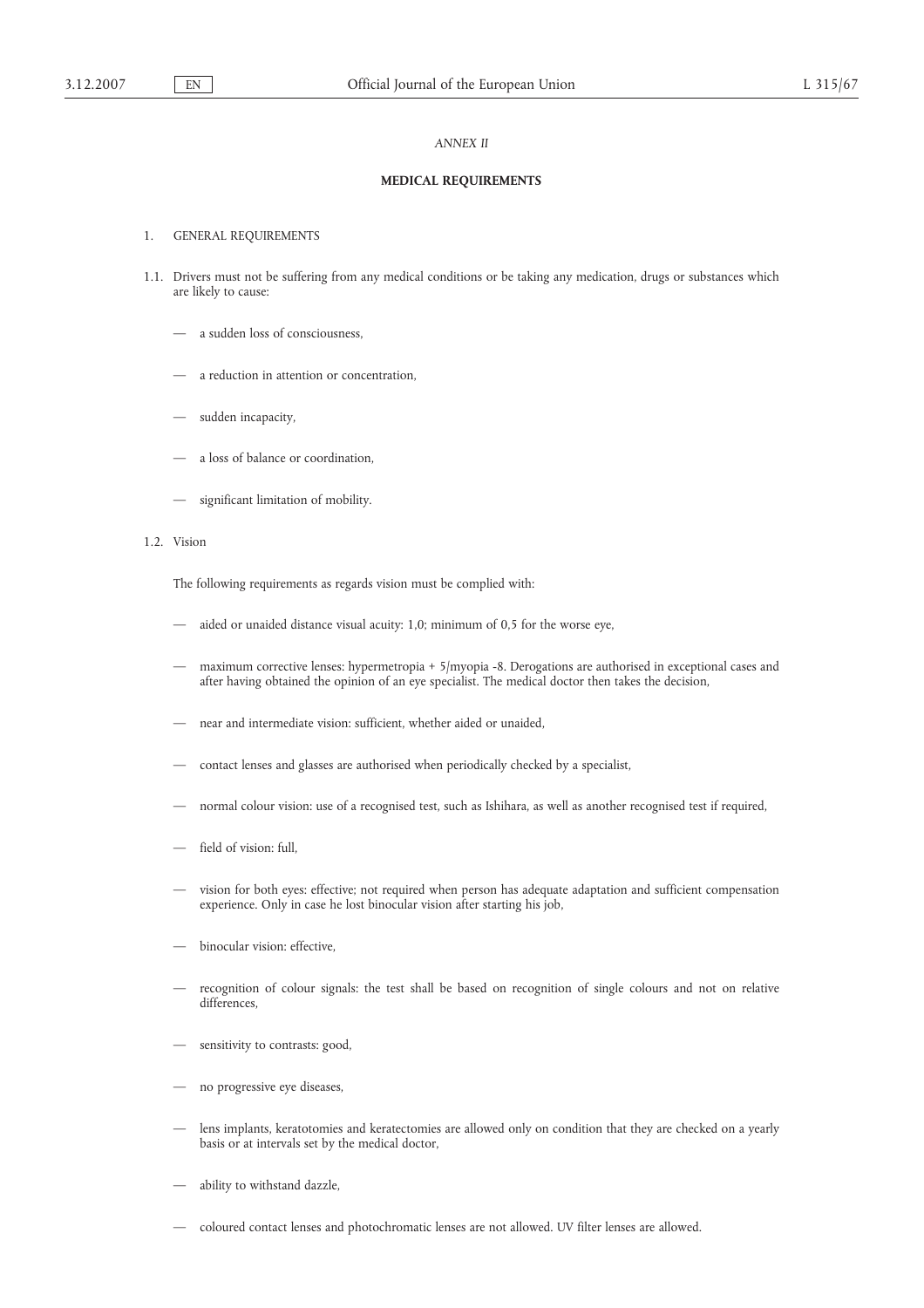## 1.3. Hearing and speaking requirements

Sufficient hearing confirmed by an audiogram, i.e.:

— hearing good enough to hold a phone conversation and to be able to hear warning sounds and radio messages.

The following values should be taken as guidelines:

- the hearing deficiency must not be higher than 40 dB at 500 and 1 000 Hz,
- the hearing deficiency must not be higher than 45 dB at 2 000 Hz for the ear with the worst air conduction of sound,
- no anomaly of the vestibular system,
- no chronic speech disorder (given the necessity to exchange messages loudly and clearly),
- the use of hearing aids is allowed in special cases.

## 1.4. Pregnancy

In the event of poor tolerance or a pathological condition, pregnancy must be considered to be a reason for the temporary exclusion of drivers. Legal provisions protecting pregnant drivers must be applied.

#### 2. MINIMUM CONTENT OF THE EXAMINATION BEFORE APPOINTMENT

- 2.1. Medical examinations:
	- a general medical examination,
	- examinations of sensory functions (vision, hearing, colour perception),
	- blood or urine tests, testing among others for diabetes mellitus, insofar as they are necessary to judge the candidate's physical aptitude,
	- an Electro-Cardiogram (ECG) at rest,
	- tests for psychotropic substances such as illicit drugs or psychotropic medication and the abuse of alcohol calling into question the fitness for the job,
	- cognitive: attention and concentration; memory; perception; reasoning,
	- communication,
	- psychomotor: reaction time, hand coordination.
- 2.2. Occupational psychological examinations

The purpose of the occupational psychological examinations is to assist in the appointment and management of staff. In determining the content of the psychological evaluation, the examination must assess that the applicant driver has no established occupational psychological deficiencies, particularly in operational aptitudes or any relevant personality factor, which are likely to interfere with the safe exercise of the duties.

# 3. PERIODIC EXAMINATIONS AFTER APPOINTMENT

3.1. Frequency

Medical examinations (physical fitness) must be taken at least every three years up to the age of 55, thereafter every year.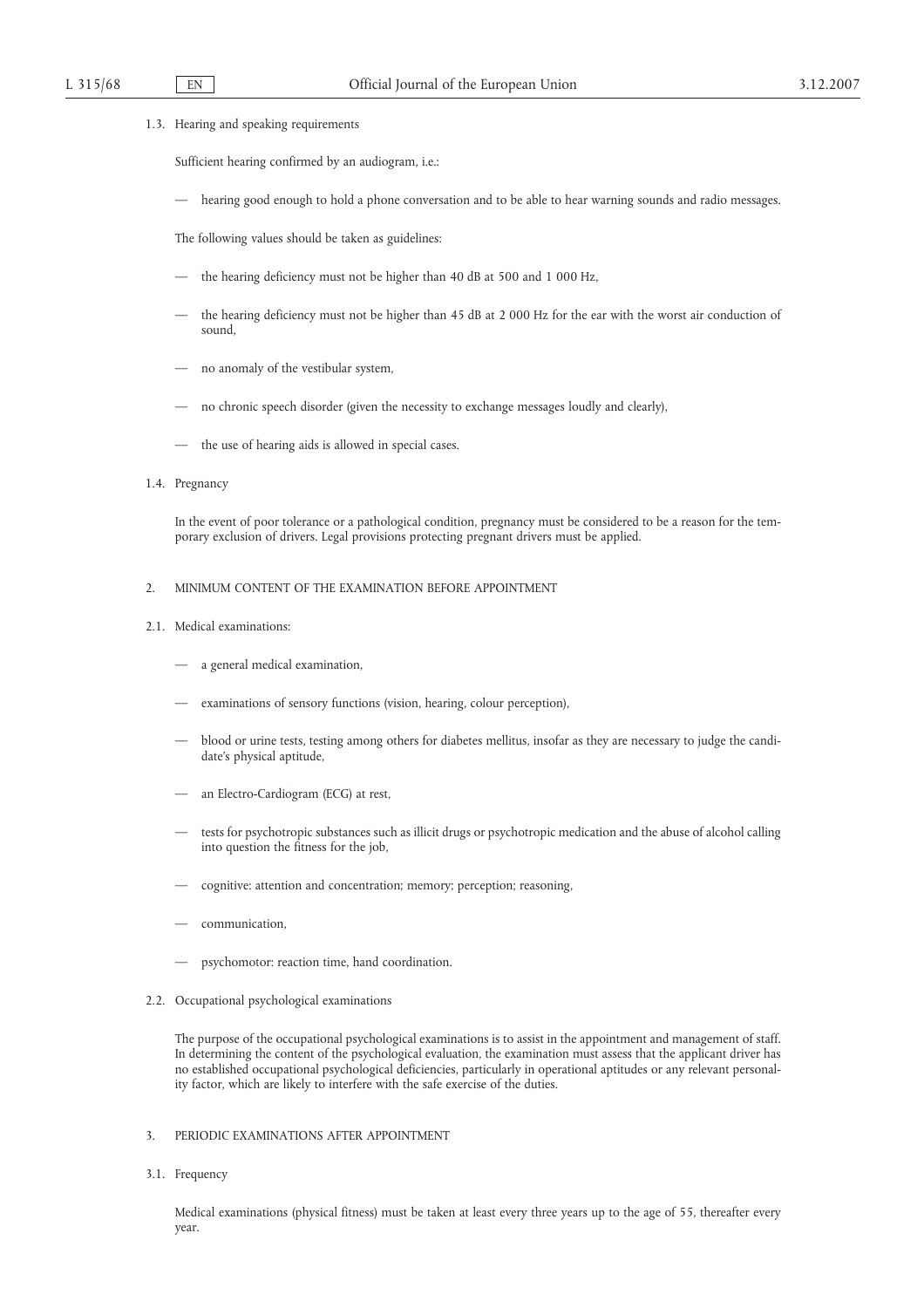In addition to this frequency, the medical doctor accredited or recognised under Article 20 must increase the frequency of examinations if the health of the member of staff so requires.

Without prejudice to Article 16(1) an appropriate medical examination must be carried out when there is a reason to doubt that a holder of the licence or certificate no longer fulfils the medical requirements set out in section 1 of Annex II.

Physical fitness must be checked regularly and after any occupational accident or any period of absence following an accident involving persons. The medical doctor accredited or recognised under Article 20 can decide to carry out an additional appropriate medical examination, particularly after a period of at least 30 days' sick leave. The employer must ask the medical doctor accredited or recognised under Article 20 to check the physical fitness of the driver if the employer had to withdraw the driver from service for safety reasons.

3.2. Minimum content of the periodic medical examination

If the driver complies with the criteria required for the examination which is carried out before appointment, the periodic examinations must include as a minimum:

- a general medical examination,
- an examination of sensory functions (vision, hearing, colour perception),
- blood or urine tests to detect diabetes mellitus and other conditions as indicated by the clinical examination,
- tests for drugs where clinically indicated.

In addition, an ECG at rest is also required for train drivers over 40 years of age.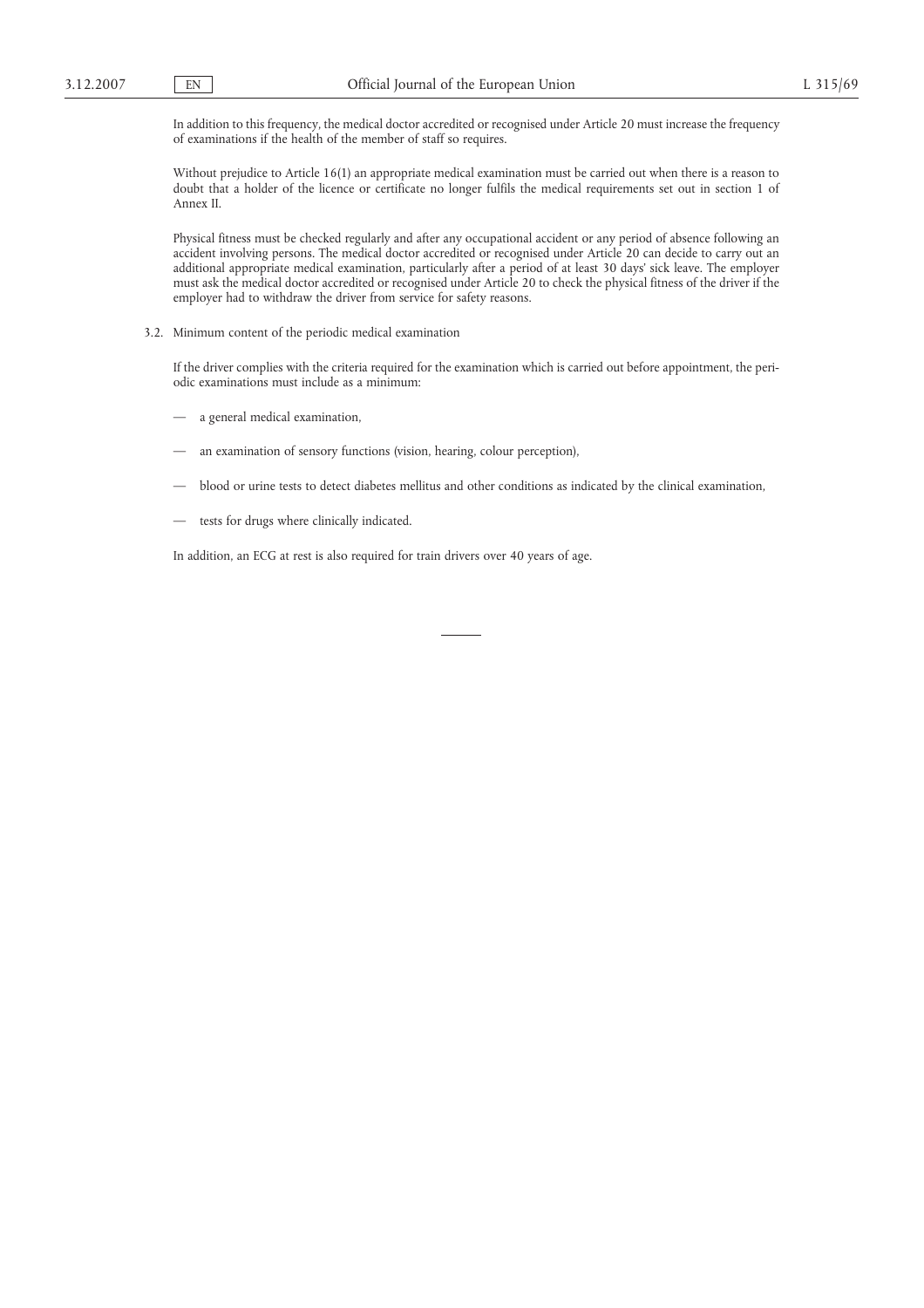## *ANNEX III*

## **TRAINING METHOD**

There must be a good balance between theoretical training (classroom and demonstrations) and practical training (on-thejob experience, driving with supervision and driving without supervision on tracks which are closed off for training purposes).

Computer-aided training must be accepted for individual learning of the operational rules, signalling situations, etc.

The use of simulators, although not obligatory, may be useful for the effective training of drivers; they are particularly useful for training in abnormal working conditions or for rules infrequently applied. They have a particular advantage in their ability to provide learning-by-doing capability for events that cannot be trained in the real world. In principle, simulators of the latest generation must be used.

Concerning the acquisition of route knowledge, the approach to be favoured must be where the train driver accompanies another driver for an appropriate number of journeys along the route, in daylight as well as at night. Videos of the routes as seen from the driver's cab may be used, among other methods, as an alternative training method.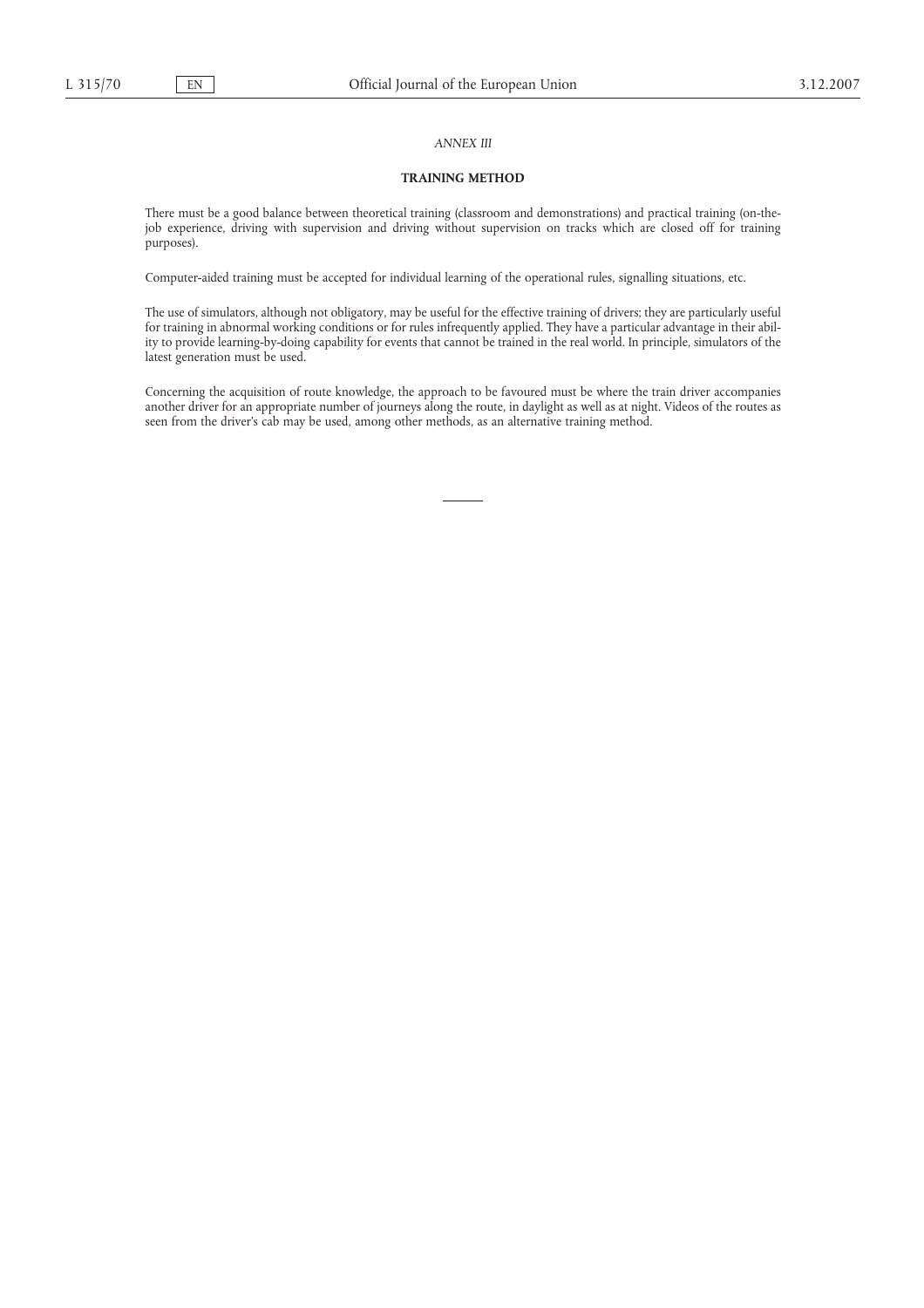## *ANNEX IV*

# **GENERAL PROFESSIONAL KNOWLEDGE AND REQUIREMENTS REGARDING THE LICENCE**

The general training has the following objectives:

- acquiring the knowledge and procedures regarding of railway technologies, including safety principles and the philosophy behind operational regulations,
- acquiring knowledge and procedures regarding the risks related to railway operation and the various means to be used to combat them,
- acquiring knowledge and procedures regarding the principles guiding one or more railway operating modes,
- acquiring knowledge and procedures regarding trains, their composition and technical requirements on traction units, wagons, coaches and other rolling stock.

In particular, drivers must be able to:

- understand the specific requirements for working in the profession of driver, its importance, and the professional and personal demands (long periods of work, being away from home, etc.),
- apply staff safety rules,
- identify rolling stock,
- know and apply a working method in a precise manner,
- identify the reference and applications documents (manual of procedures and manual of lines as defined in the 'Operations' TSI, driver's manual, breakdown manual, etc.),
- learn behaviours which are compatible with safety-critical responsibilities,
- identify the procedures applicable to accidents involving persons,
- distinguish the hazards involved in railway operations in general,
- know the principles governing traffic safety,
- apply the basic principles of electrotechnology.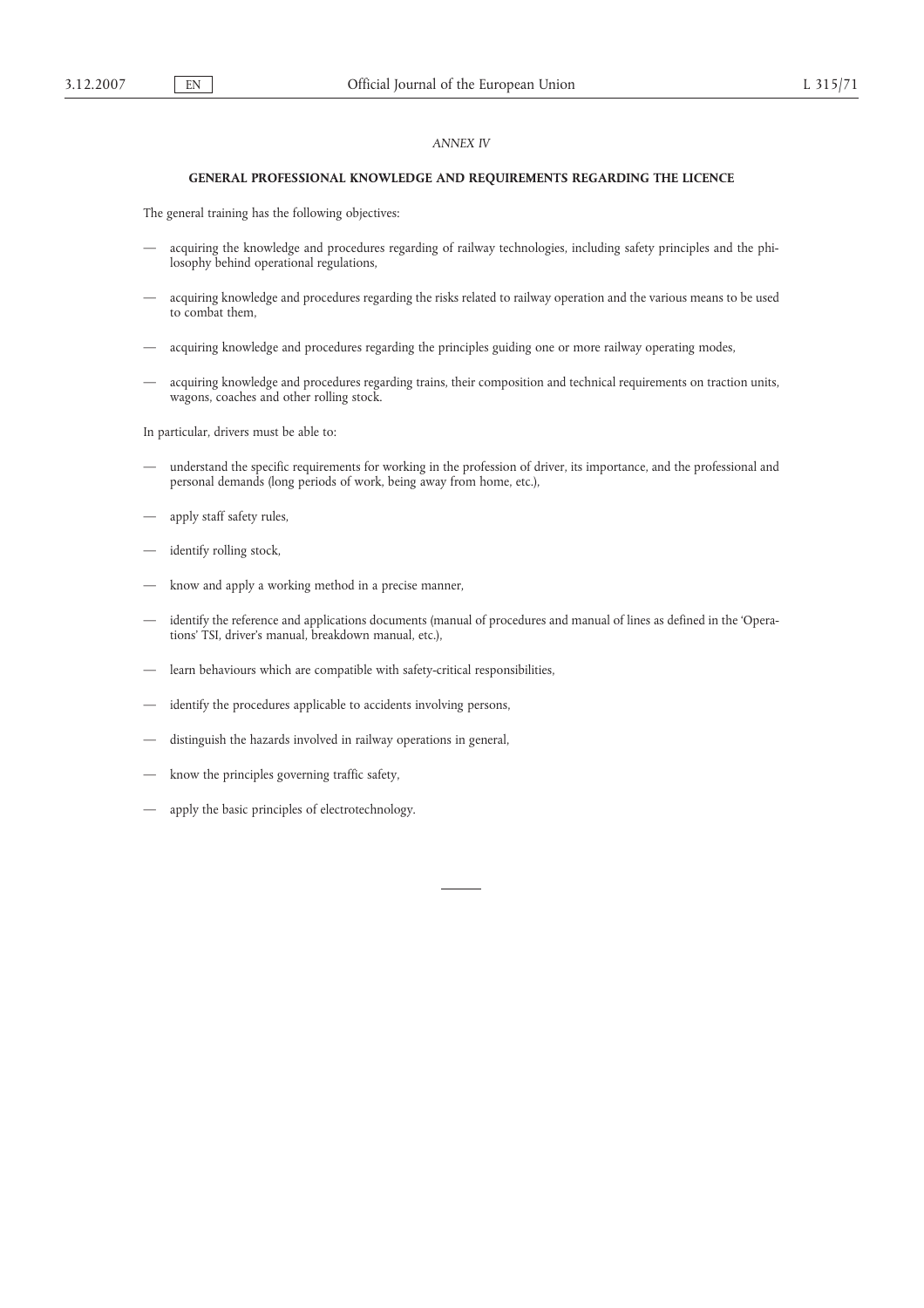## *ANNEX V*

## **PROFESSIONAL KNOWLEDGE OF ROLLING STOCK AND REQUIREMENTS REGARDING THE CERTIFICATE**

After completing specific training in relation to rolling stock, drivers must be able to carry out the following tasks:

# 1. TESTS AND CHECKS PRIOR TO DEPARTURE

Drivers must be able to:

- collect the documentation and the necessary equipment,
- check the capacities of the traction unit,
- check the information entered in the documents on board the traction unit,
- ensure, by performing the checks and tests specified, that the traction unit is capable of providing the required traction power, and that the safety equipment is operating,
- checking the availability and functionality of the prescribed protection and safety equipments at the handover of a locomotive or at the start of a trip,
- perform any routine preventive maintenance operations.

## 2. KNOWLEDGE OF ROLLING STOCK

To operate a locomotive, drivers must be familiar with all the controls and indicators placed at their disposal, in particular those concerning:

- traction,
- braking,
- traffic safety-related elements.

In order to detect and locate anomalies in the rolling stock, report them and determine what is required to repair them, and in certain cases, to take action, drivers must be familiar with:

- mechanical structures,
- suspension and attachment equipment,
- running gear,
- safety equipment,
- fuel tanks, fuel supply system, exhaust equipment,
- the meaning of markings on the inside and outside of the rolling stock, in particular the symbols used for the transportation of dangerous goods,
- trip registration systems,
- electrical and pneumatic systems,
- collection of current and high-voltage systems,
- communication equipment (ground-to-train radio, etc.),
- arrangements of trips,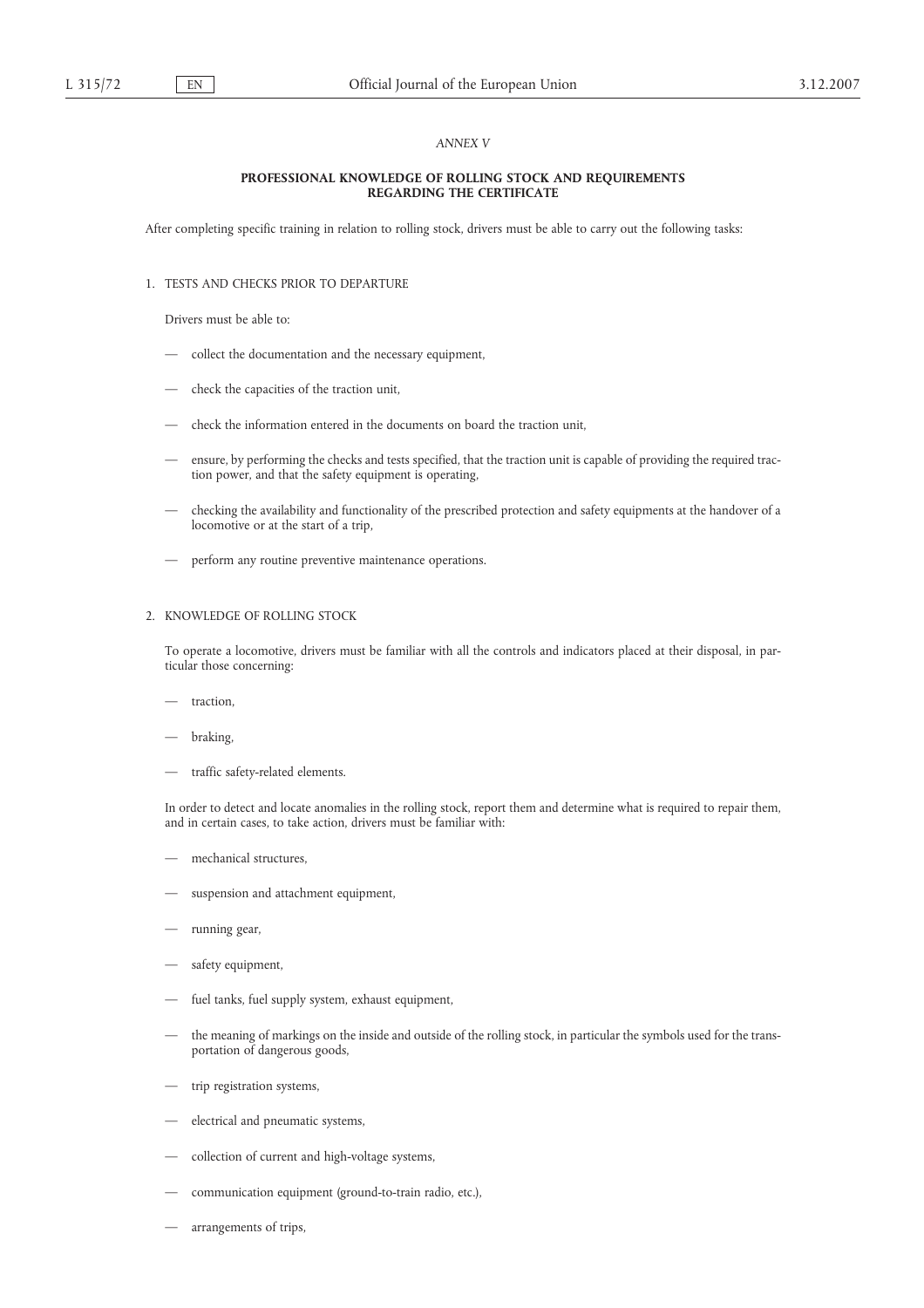- the constituent parts of the rolling stock, their purpose, and the devices specific to the hauled stocks, in particular the system of stopping the train by venting the brake pipe,
- braking system,
- the parts specific to traction units,
- traction chain, motors and transmission.
- 3. TESTING THE BRAKES

Drivers must be able to:

- check and calculate, before departure, that the train's braking power corresponds to the braking power required for the line, as specified in the vehicle documents,
- check the functioning of the various components of the braking system of the traction unit and of the train, as appropriate, before departure, at start-up and during running.

## 4. OPERATING MODE AND MAXIMUM SPEED OF THE TRAIN IN RELATION TO THE LINE CHARACTERISTICS

Drivers must be able to:

- take note of information given to them before departure,
- determine the type of running and the limit speed of the train on the basis of variables such as speed limits, weather conditions or any signalling changes.
- 5. DRIVING THE TRAIN IN A WAY WHICH DOES NOT DAMAGE INSTALLATIONS OR VEHICLES

Drivers must be able to:

- use all available control systems in accordance with the applicable rules,
- start the train taking account of adhesion and power constraints,
- apply the brakes for decelerations and stops, taking account of the rolling stock and installations.

#### 6. ANOMALIES

Drivers must:

- be able to be attentive to unusual occurrences concerning the behaviour of the train,
- be able to inspect the train and identify signs of anomalies, distinguish between them, react according to their relative importance and try to remedy them, always giving priority to the safety of rail traffic and persons,
- know the available means of protection and communication.
- 7. OPERATING INCIDENTS AND ACCIDENTS, FIRES AND ACCIDENTS INVOLVING PERSONS

Drivers must:

- be able to take steps to protect the train and summon assistance in the event of an accident involving persons on board the train,
- be able to determine whether the train is transporting dangerous goods and identify them on the basis of train documents and wagon lists,
- know the procedures relating to the evacuation of a train in case of emergency.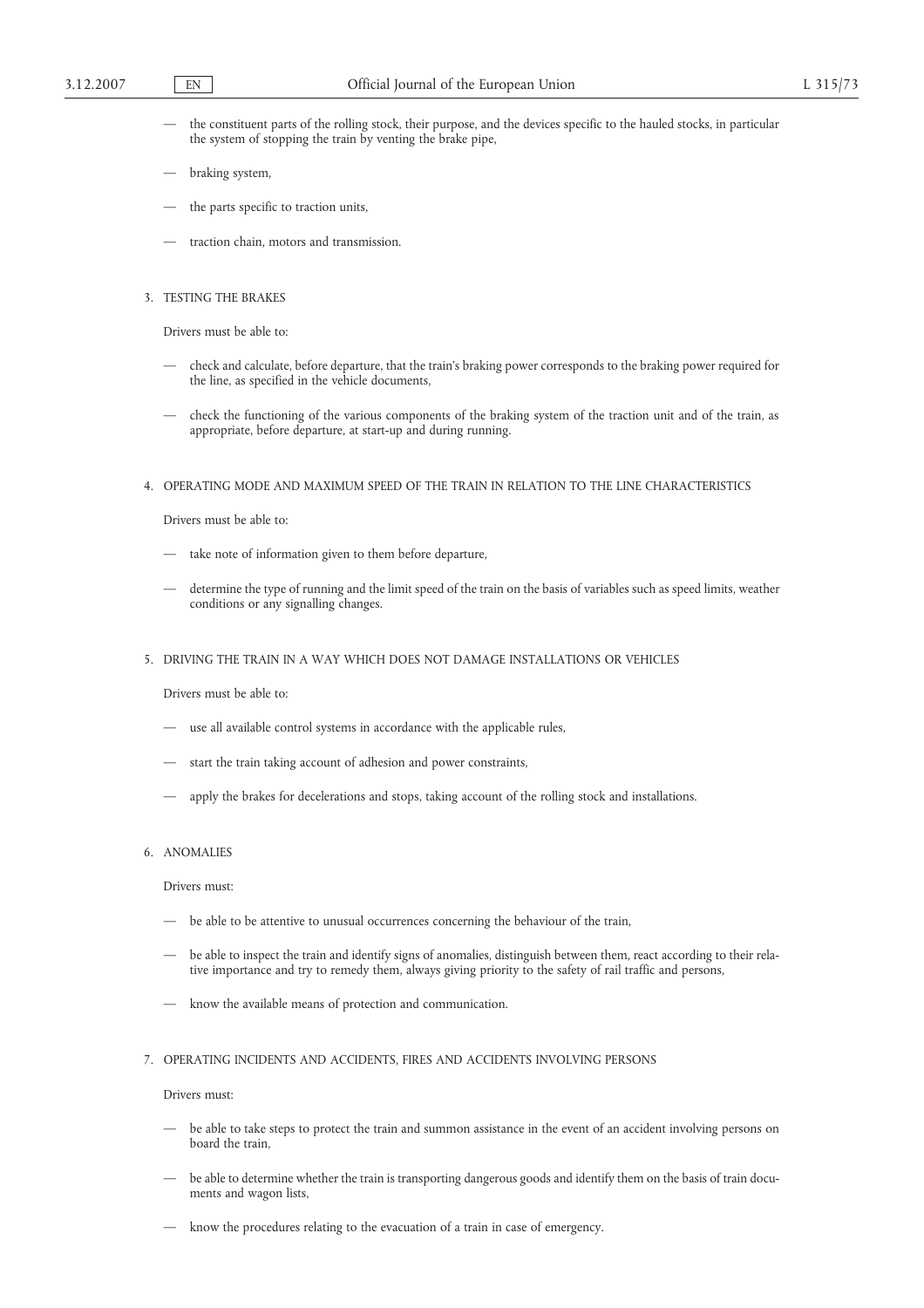# 8. CONDITIONS FOR CONTINUING RUNNING AFTER AN INCIDENT INVOLVING ROLLING STOCK

After an incident, drivers must be able to assess whether the vehicle can continue to run and under what conditions, so as to inform the infrastructure manager of those conditions as soon as possible.

Drivers must be able to determine if an expert evaluation is necessary before the train can continue.

# 9. IMMOBILISATION OF THE TRAIN

Drivers must be able to take measures to ensure that the train, or parts thereof, does not start up or move unexpectedly, even in the most difficult conditions.

Furthermore, drivers must have knowledge about measures which can stop a train or parts thereof in case it has started to move unexpectedly.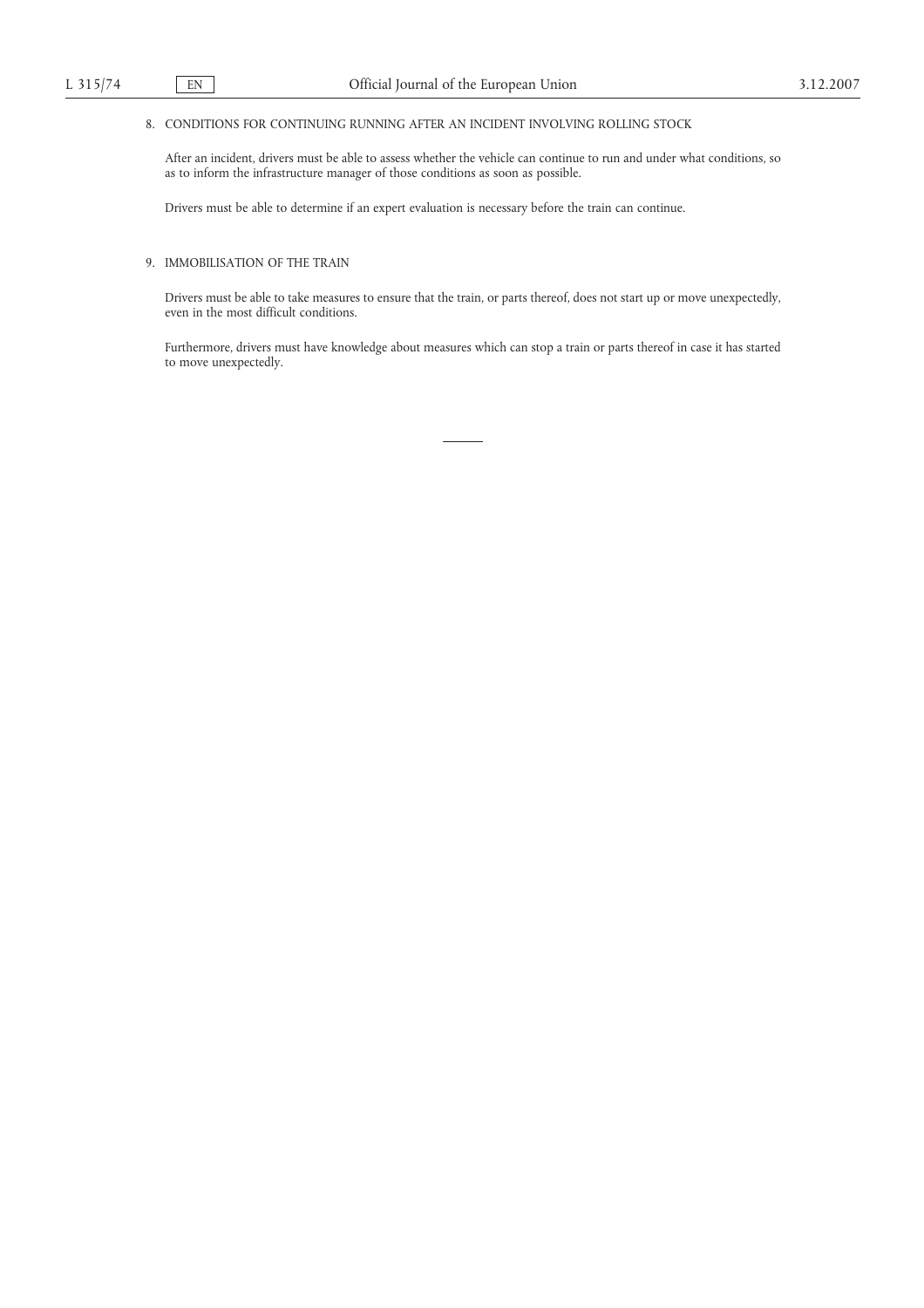## *ANNEX VI*

## **PROFESSIONAL KNOWLEDGE OF INFRASTRUCTURE AND REQUIREMENTS REGARDING THE CERTIFICATE**

#### **Matters relating to infrastructure**

## 1. TESTING THE BRAKES

Drivers must be able to check and calculate, before departure, that the train's braking power corresponds to the braking power required for the line, as specified in the vehicle documents.

## 2. TYPE OF OPERATION AND MAXIMUM TRAIN SPEED ACCORDING TO THE LINE CHARACTERISTICS

Drivers must be able to:

- take note of information given to them, such as the speed limits or any signalling changes,
- determine the type of running and the limit speed of the train on the basis of the characteristics of the line.

# 3. KNOWLEDGE OF THE LINE

Drivers must be able to anticipate problems and react appropriately in terms of safety and other performances, such as punctuality and economic aspects. They must therefore have a thorough knowledge of the railway lines and installations on their route and of any alternative routes agreed on.

The following aspects are important:

- operational conditions (changes of track, one-way running, etc.),
- perform a route check and consult the relevant documents,
- identification of tracks that can be used for a given type of running,
- the applicable traffic rules and the meaning of the signalling system,
- the operations regime,
- the block system and associated regulations,
- station names and the position, and distance-sighting of stations and signal boxes to adapt driving accordingly,
- transition signalling between different operating or power supply systems,
- speed limits for the different train categories driven,
- topographical profiles,
- particular braking conditions, for example on lines with a steep downward gradient,
- particular operating features: special signals, signs, departure conditions, etc.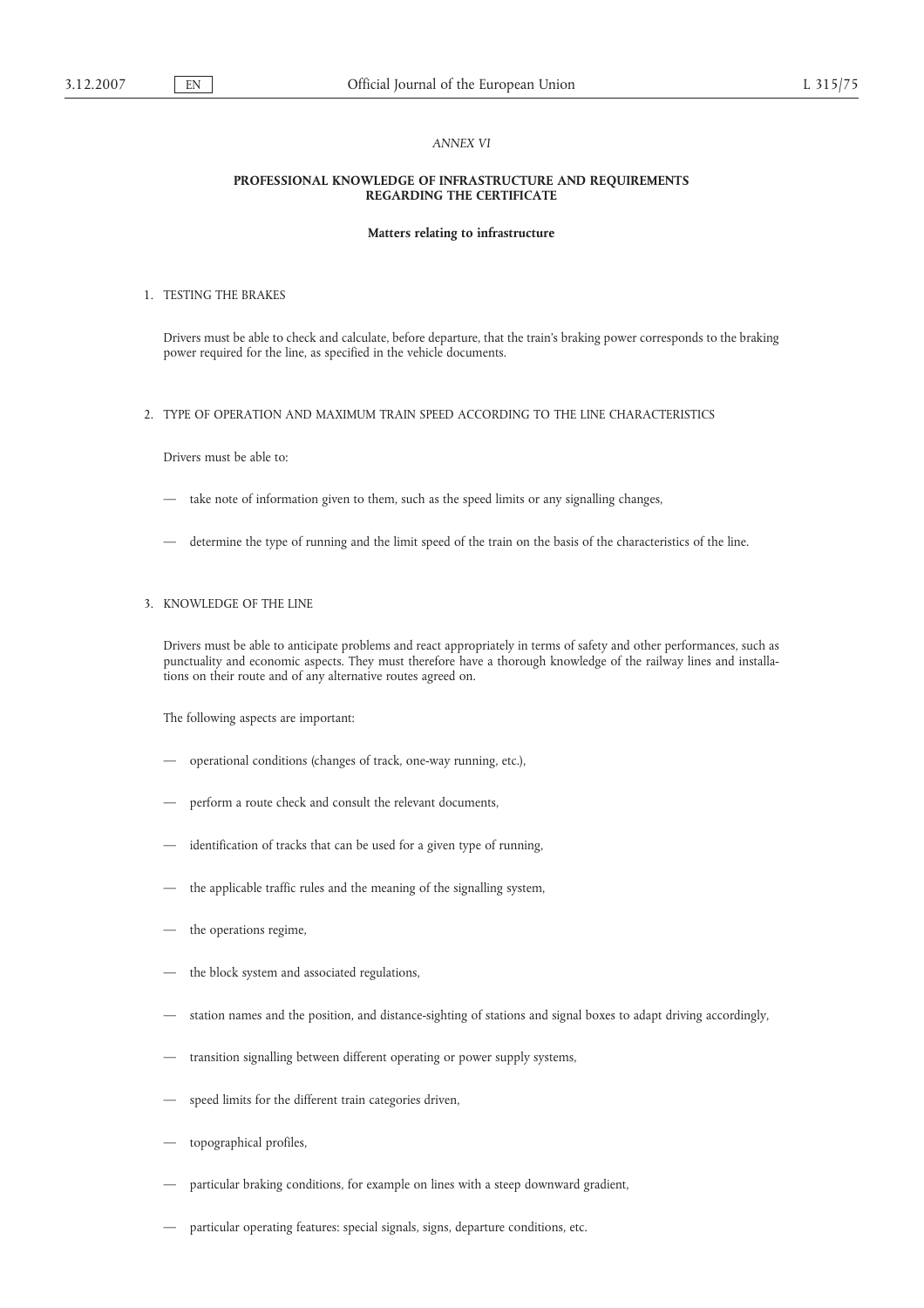## 4. SAFETY REGULATIONS

Drivers must be able to:

- start the trains only when all prescribed conditions are fulfilled (timetable, start order or signal, operation of signals if required, etc.),
- observe track-side and in-cab signals, interpret them immediately and without error, and act as specified,
- run the train safely according to the specific modes of operation: apply special modes if instructed, temporary speed restrictions, running in opposite direction, permission to pass signals at danger, switching operations, turns, running through construction sites, etc.,
- respect scheduled or supplementary stops, and if necessary perform supplementary operations for passengers during these stops, notably opening and closing the doors.

# 5. DRIVING THE TRAIN

Drivers must be able to:

- know the train's position on the line at all times,
- apply the brakes for decelerations and stops, taking account of the rolling stock and installations,
- adjust the running of the train in accordance with the timetable and any orders given on saving energy, taking account of the characteristics of the traction unit, the train, the line and the environment.

# 6. ANOMALIES

Drivers must be able to:

- be attentive, insofar as train operation permits, to unusual occurrences concerning the infrastructure and the environment: signals, tracks, energy supply, level crossings, track surrounding, other traffic,
- know particular distances to clear obstacles,
- inform the infrastructure manager as soon as possible of the place and nature of anomalies observed, making sure that the information has been understood,
- taking into account the infrastructure, ensure or take measures to ensure the safety of traffic and persons, whenever necessary.

## 7. OPERATING INCIDENTS AND ACCIDENTS, FIRES AND ACCIDENTS INVOLVING PERSONS

Drivers must be able to:

- take steps to protect the train and summon assistance in the event of an accident involving persons,
- determine where to stop the train in the event of a fire and facilitate the evacuation of passengers, if necessary,
- provide useful information on the fire as soon as possible if the fire cannot be brought under control by the driver acting alone,
- inform the infrastructure manager of these conditions as soon as possible,
- assess whether the infrastructure allows the vehicle to continue to run and under which conditions.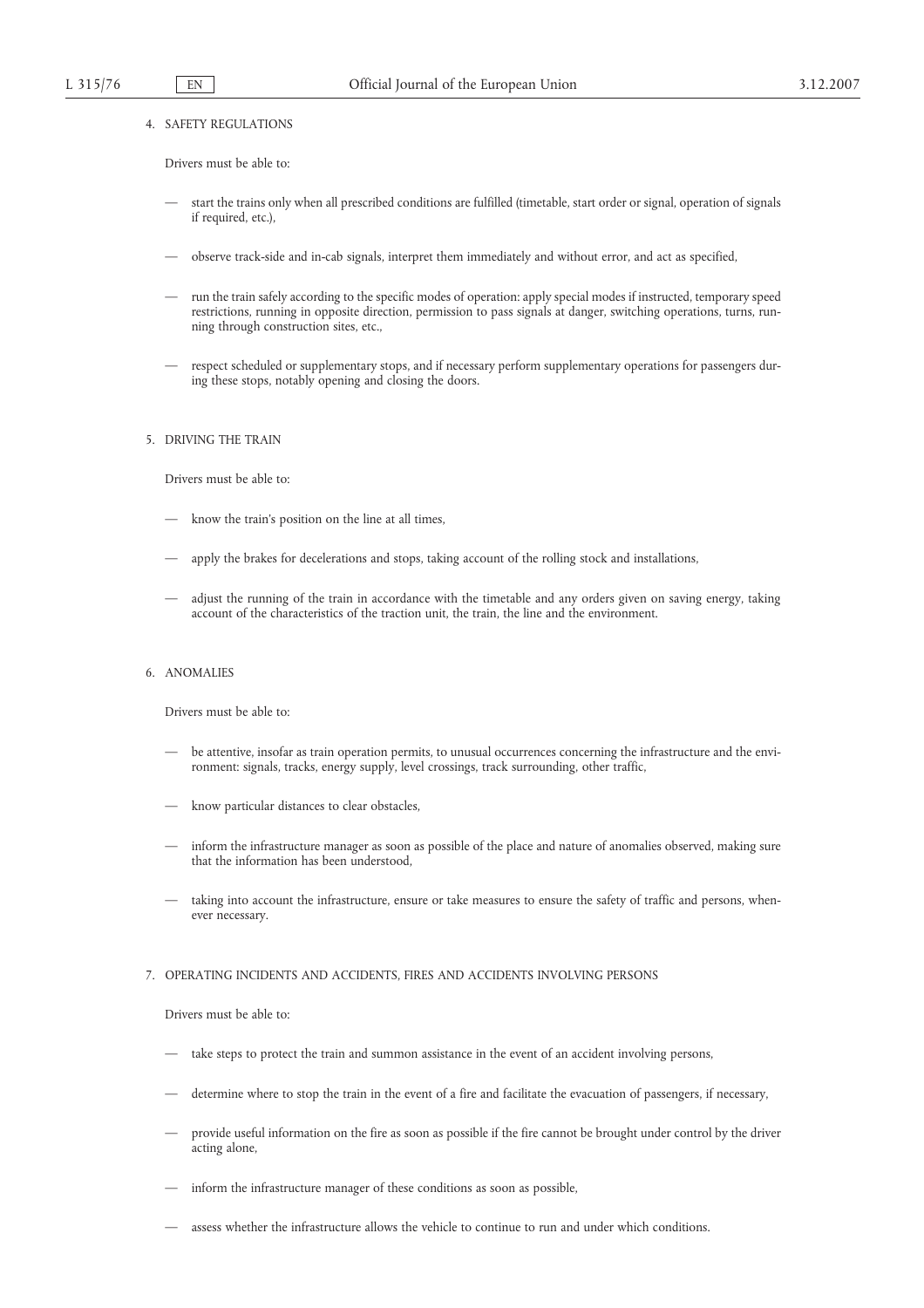# 8. LANGUAGE TESTS

Drivers who have to communicate with the infrastructure manager on critical safety issues must have language skills in the language indicated by the infrastructure manager concerned. Their language skills must be such that they can communicate actively and effectively in routine, adverse and emergency situations.

They must be able to use the messages and communication method specified in the 'Operations' TSI. Drivers must be able to communicate according to level 3 of the following table:

Language and communication level

The oral qualification in a language can be subdivided into five levels:

| Level          | Description                                                                                                                           |
|----------------|---------------------------------------------------------------------------------------------------------------------------------------|
| 5              | can adapt the way he/she speaks to any interlocutor<br>can put forward an opinion<br>can negotiate<br>can persuade<br>can give advice |
| 4              | can cope with totally unforeseen situations<br>can make assumptions<br>can express an argued opinion                                  |
| 3              | can cope with practical situations involving an unforeseen element<br>can describe<br>can keep a simple conversation going            |
| $\overline{2}$ | can cope with simple practical situations<br>can ask questions<br>can answer questions                                                |
|                | can talk using memorised sentences                                                                                                    |